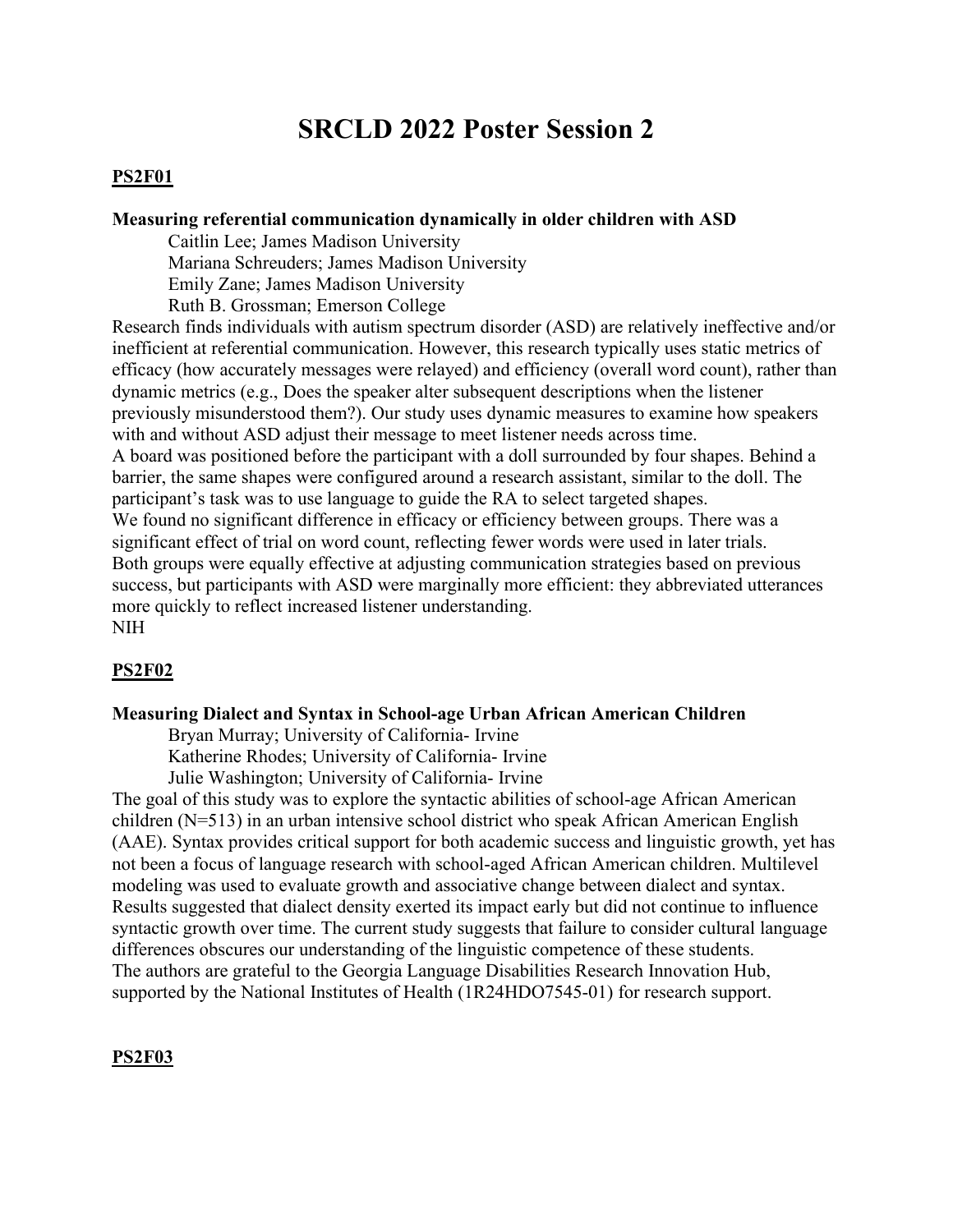**Measuring change during intervention using norm-referenced, standardized measures: a comparison of raw scores, standard scores, age equivalents and growth scale values** 

 Elaine Kwok; Northwestern University Hannah Feiner; Northwestern University Aaron Kaat; Northwestern University

Megan Roberts; Northwestern University

Norm-referenced, standardized measures are tools designed to characterize a child's abilities relative to their same-aged peers, but have also been used to measure changes in skills during intervention. This study analyzed Preschool Language Scales-5 data from 110 children who participated in an 8-weeks parent-mediated language intervention and compared four, frequently available scores from standardized measures in detecting changes in children's language skills. The four scoring approaches compared were raw scores, standard scores, age equivalents and growth scale values. Findings suggested that growth scale values were not only psychometrically-sound, but were the most direct, and sensitive measure of changes in skills compared to raw, standard, and age-equivalent scores. Data from this study was collected with support from a National Institute on Deafness and Other Communication Disorders grant R01DC014709 (PI: Megan Y. Roberts).

#### **PS2F04**

#### **Measures of socioeconomic Status to Predict Child Language Outcomes**

Sneh Jhaveri; Oklahoma State University

Sarah Kucker; Oklahoma State University

Several studies have measured socioeconomic status (SES) using various indices, especially maternal education. However, very few studies have looked at the combined effects of the various indices of SES on word learning in children. The current study examines the various indices of SES in a single model to understand whether using one factor is as beneficial as using a combination of factors to study SES. Secondly, the study aims to analyze whether the broad (neighborhood demographics) or close (parent demographics) elements of the environment have a larger influence on vocabulary size. Here, we find neighborhood education accounted for 1.3% of the variance on vocabulary after controlling for parental education and age. Additionally, parental education did not add additional variance to the model. Data reveals that factors of SES need to be studied in depth to better predict child language outcomes. no funding to report

#### **PS2F05**

# **Looking Beyond Phonological Awareness: Examining Orthographic Knowledge and Orthographic Outcomes in Children with Speech Sound Disorder**

Anna Ehrhorn; University of South Carolina

Suzanne Adlof; University of South Carolina

Speech sound disorder (SSD) puts children at risk for word reading and spelling difficulties but does not guarantee them. Research on early literacy skills in SSD has primarily focused on phonological awareness due to phonological deficits associated with SSD. There is a causal association between phonological awareness and word reading, and relatedly spelling development. However, phonology is only one component necessary to read a word. The current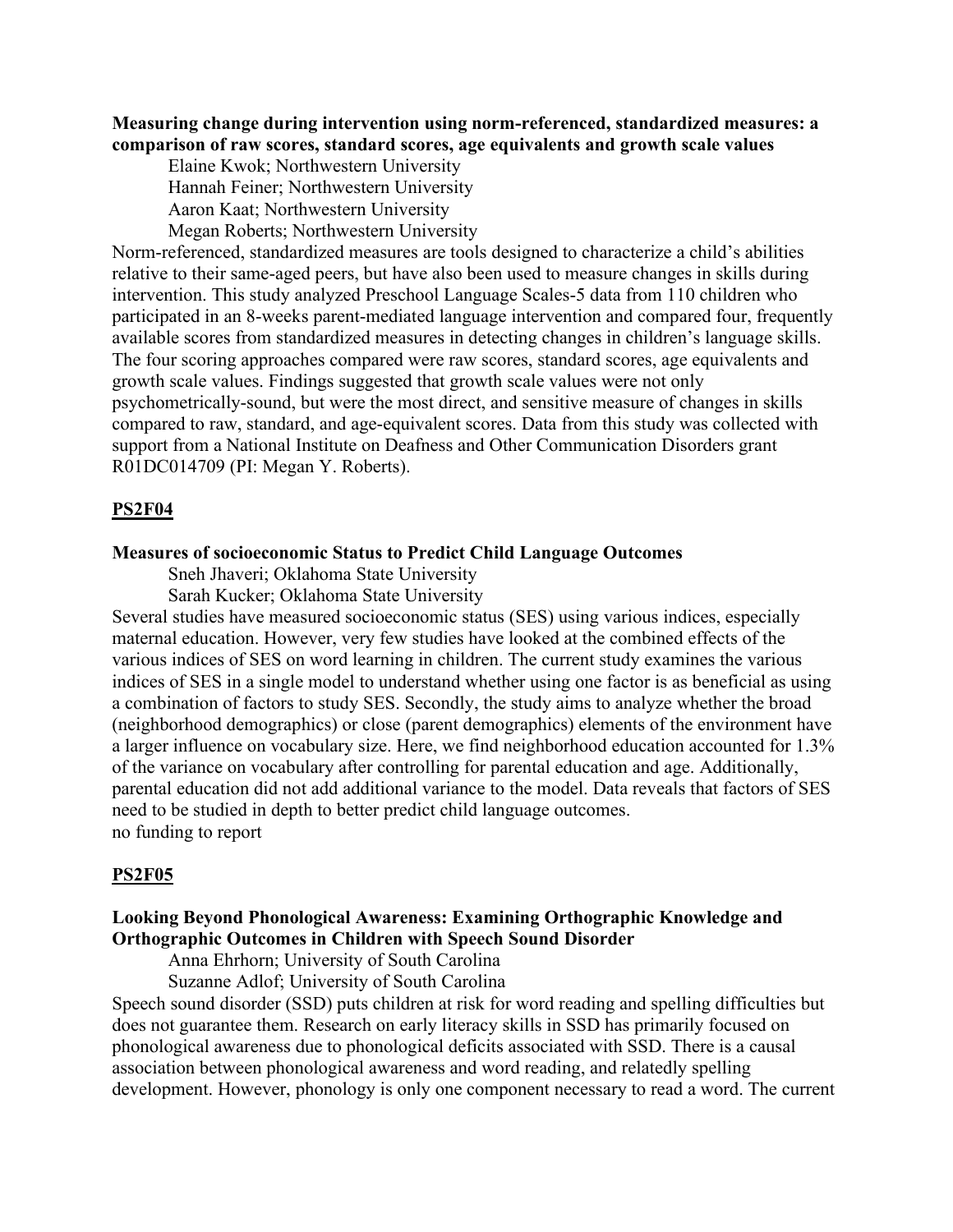study systematically probes three aspects of orthographic knowledge (alphabet knowledge, phoneme-grapheme correspondence, and sensitivity to orthographic constraints and regularities) and orthographic outcomes (word reading and spelling) in children with SSD and children with typical development (TD). Analyses will examine group differences between the SSD and TD groups in each measure of orthography. Results will identify whether orthographic deficits may be associated with SSD resulting in higher risk for word reading and spelling difficulties. Additionally, results will steer SSD intervention to target abilities in deficit while utilizing their strengths to optimize speech sound production and academic achievement. This research was supported by NIH Grant R01DC017156.

# **PS2F06**

#### **Language and Literacy Abilities among Children with Emotional-Behavioral Disorders**

Erin Smolak; Boys Town National Research Hospital Karla McGregor; Boys Town National Research Hospital

Nancy Ohlmann; Boys Town National Research Hospital

emotional-behavioral disorders. In the current study, we investigate the prevalence of risk for language/literacy disorders in a sample of children and adolescents ( $N = 201$ ) enrolled in a residential treatment program for youth with emotional, behavioral, and/or academic problems using a teacher-report survey. A subsample of these students ( $n = 151$ ) completed an expository essay in the classroom. We compared essay characteristics across students who passed the teacher survey and students who failed (and are at risk for language/literacy disorders). Of the 201 total children, 94 (47 percent) failed the survey and were determined to be at risk. Essay characteristics across groups were largely similar, with the exception of spelling and grammatical writing issues: Students at risk had significantly more spelling and grammar errors than students who were not at risk. Results confirm a high comorbidity of EB disorders and risk for language disorder and suggest children with significant emotional and behavioral problems struggle with language and literacy overall. Funding: BTNRH/Nebraska Tobacco Settlement Biomedical Research Development Fund.

#### **PS2F07**

**Is less really more? The impact of clinician recast length on treatment gains.**

Lucia Sweeney; The University of Arizona

Heidi Mettler; The University of Arizona

Elena Plante; The University of Arizona

Becky Vance; The University of Arizona

Alexander Tucci; The University of Arizona

Even when a treatment is known to be effective, details around how the treatment is delivered can enhance or lessen its effectiveness. In this study, we employ a well-established treatment, Enhanced Conversational Recast therapy, and manipulate the length of the clinician recasts provided to children. Preschool children with DLD either heard recasts that were four or fewer words or five or more words in length during treatment of a single grammatical form. The results indicated significant change in the children's use of treated forms over untreated control forms, confirming the overall effectiveness of the treatment. There was no difference associated with recast length, but somewhat more children responded to treatment under the short recast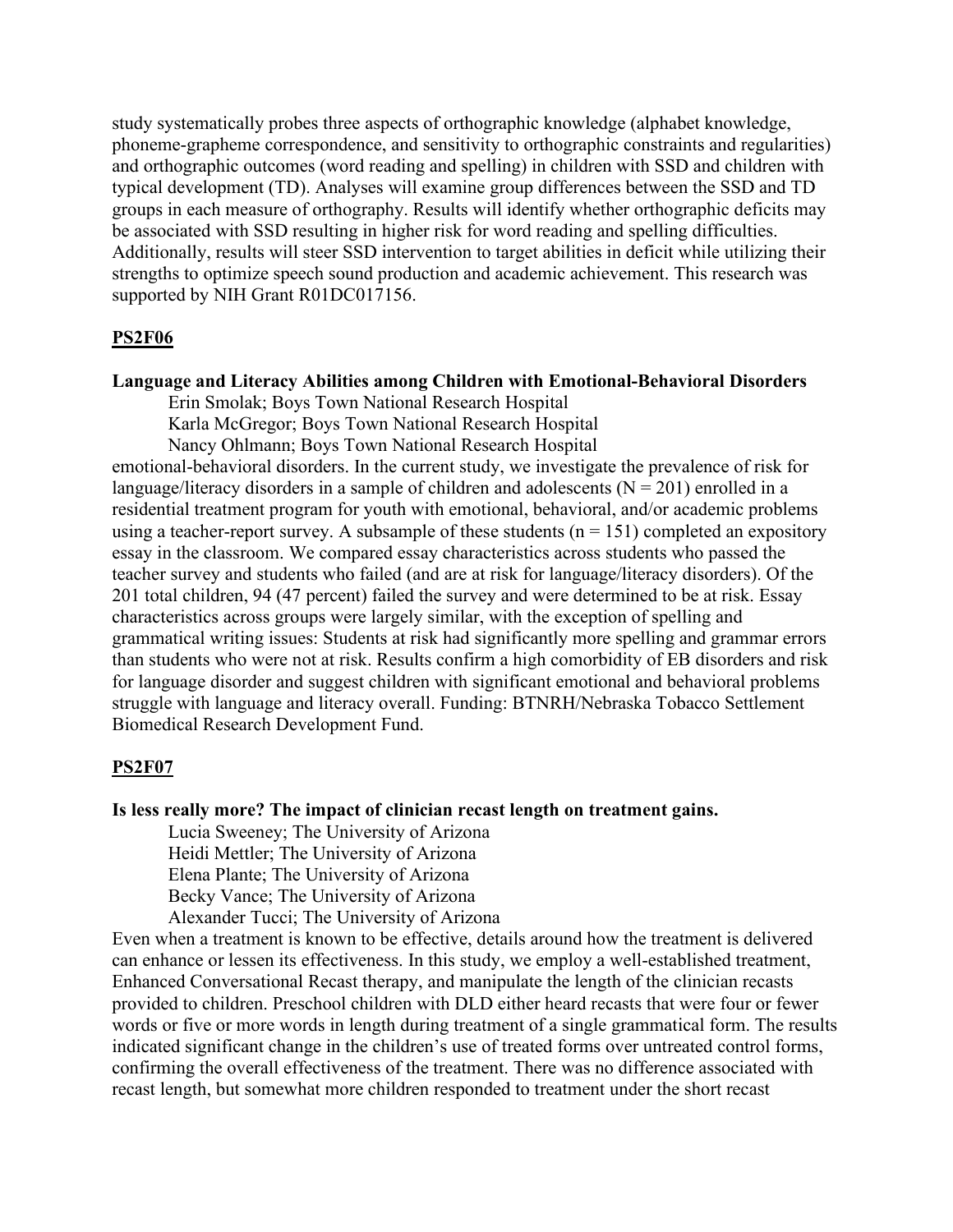condition. We also examined the effect of recast length on the growth in children's utterance length pre- to post-treatment. There was no difference in MLU growth associated with recast length. Funded by NIDCD grant R01DC015642.

# **PS2F08**

# **Interprofessional Collaborative Practices in Educational Services for Students With Developmental Language Disorder and/or Dyslexia**

Timothy DeLuca; MGH IHP Rouzana Komesidou; MGH IHP Tiffany Hogan; MGH IHP

The field of implementation science has informed the need for increased interprofessional collaborative practices (ICP) within schools, especially when supporting children with DLD and/or dyslexia who engage with multiple stakeholders throughout their school day. A survey was administered to a partnership school district to identify features of ICP with items related to (a) provider characteristics (b) knowledge, (c) roles/responsibilities, (d) collaborative practices, (e) values, and (f) organizational factors. Simple linear and robust regressions indicated that profession type and educational level significantly predicted factors of knowledge, behaviors, values, and identification of resources related to supporting students with DLD and/or dyslexia. ANOVAs indicated that professional groups within the district varied significantly in their training, knowledge, practices, and beliefs regarding ICP and service of children with DLD and/or dyslexia. Implementation science informs processes to be identified, trialed, and revised to improve ICP and support of children with DLD and/or dyslexia. Tewksbury Public Schools Grant: Building Capacity for Interprofessional Collaborative Practice to Improve Educational Services for Students with Dyslexia and Developmental Language Disorder, 2020-2021 PI: Rouzana Komesidou, PhD

### **PS2F09**

**Interactions between world knowledge and sentence-internal cues in passive sentence interpretation in children with developmental language disorder**

 Justin Kueser; Purdue University Patricia Deevy; Purdue University Arielle Borovsky; Purdue University Michelle Indarjit; Purdue University Mine Muezzinoglu; Purdue University Claney Outzen; Purdue University Laurence Leonard; Purdue University

Relative to children with typical development (TD), children with developmental language disorder (DLD) have difficulties interpreting noncanonical structures like passive sentences, particularly when they describe improbable events. We developed a learning-and-processing task in which four-to-five-year-old children with DLD ( $N=19$ ) and with TD ( $N=18$ ) learned about events that biased event expectancies concerning particular agents' behavior (e.g., a woman who likes physical work vs. a man who likes passive observation) followed by a visual-worldparadigm passive sentence comprehension task. We asked: How do children with DLD learn, use, and integrate event probability cues with other sentence-internal cues during online passive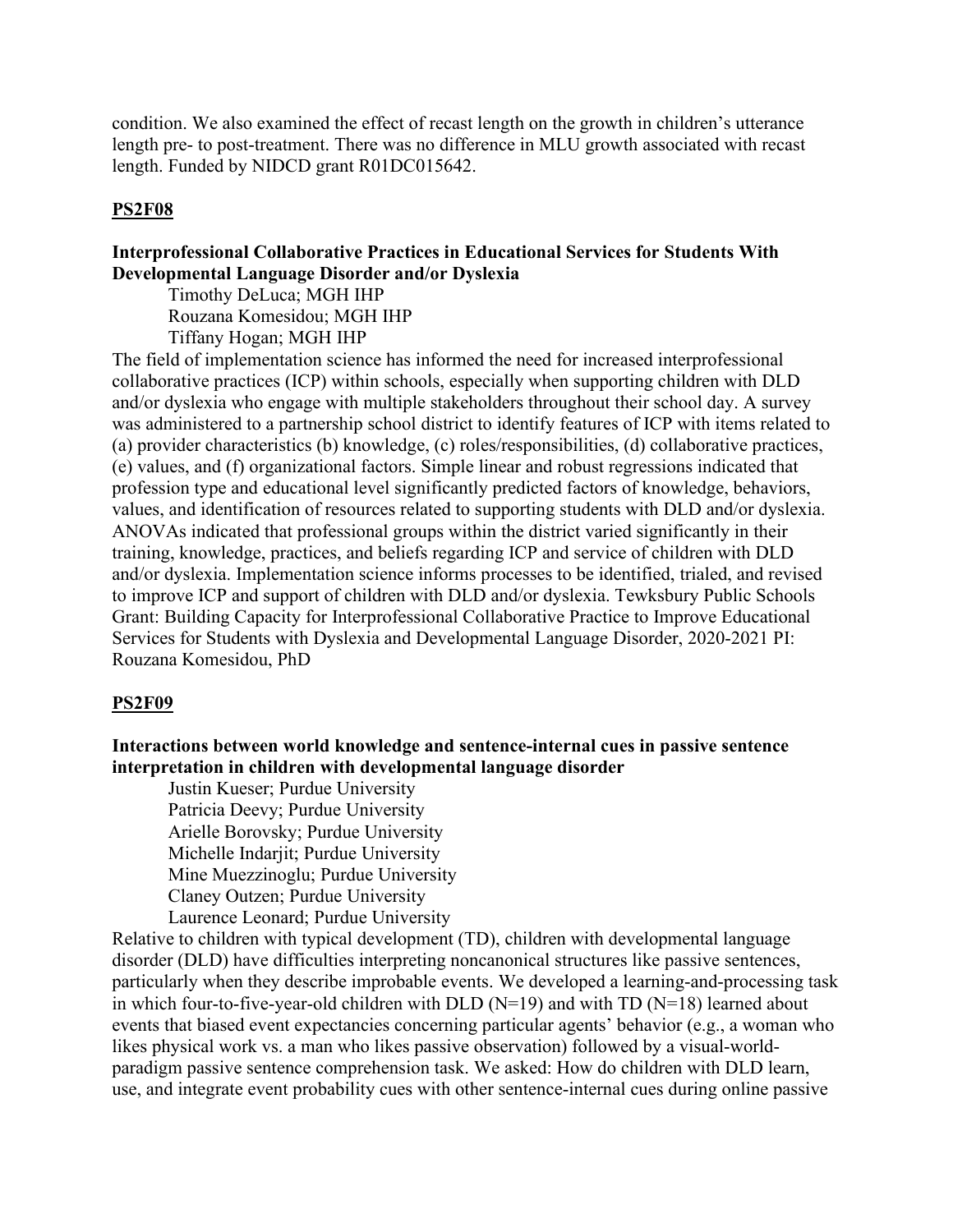sentence processing? Results suggested that the children with DLD had poorer use of informative morphosyntactic, vocabulary, and event probability cues. The findings are consistent with accounts that children with DLD have poorly represented, immature comprehension strategies. However, the results also suggest that children with DLD have poorer sensitivity to world knowledge and biasing event probability information despite their preference for probable event sentence interpretations, opening new avenues for study of factors contributing to DLD. Funded by NIH/NIDCD F31DC018435.

### **PS2F10**

### **Improving Oral and Written Narration of Children with Language-based Reading Difficulties: Results of a Randomized Controlled Trial**

Sandra Gillam; Utah State University Ronald Gillam; Utah State University Sharon Vaughn; University of Texas at Austin Greg Roberts; University of Texas at Austin Phil Capin; University of Texas at Austin Beula Magimairaj; Utah State University Megan Israelsen-Augenstein; Utah State University Rebekah Wada; Utah State University Carly Fox; Utah State University Jordan Dille; University of Texas at Austin

This multi-site randomized controlled trial was designed to rigorously evaluate the efficacy of the Supporting Knowledge of Language and Literacy (SKILL) intervention program for improving oral narrative comprehension and production. A total of 357 students with language and literacy difficulties in Grades 1-4 in 13 schools across seven school districts were randomly assigned to the SKILL treatment condition or a business as usual (BAU) control condition. SKILL was provided to small groups of two to four students in 36, 30-minute lessons across a two-month period. Multi-level modeling with students nested within teachers and teachers nested within schools revealed students who received the SKILL treatment significantly outperformed students in the BAU condition on measures of oral narrative. This study was supported by a grant from the National Center for Educational Research.

### **PS2F11**

### **How Do Speech-Language Pathologists Interpret Picture Scenes Used in Narrative Language Assessment?**

Emily Matula; New York University

Christina Reuterskiöld; Linköping University

Visual aids are commonly used in narrative language assessment, including story formulation. Children are asked to create a story about a picture scene, which often depicts a main event (i.e., agent acting on patient) surrounded by contextual (background) details (e.g., Gillam & Pearson, 2017). Main event identification is considered more important than background detail identification (e.g., Norbury, 2014). We do not yet know whether speech-language pathologists (SLPs) carry over this emphasis on main events to their own interpretation of picture scenes. In this study, SLPs and non-SLPs viewed picture scenes (main event with/without background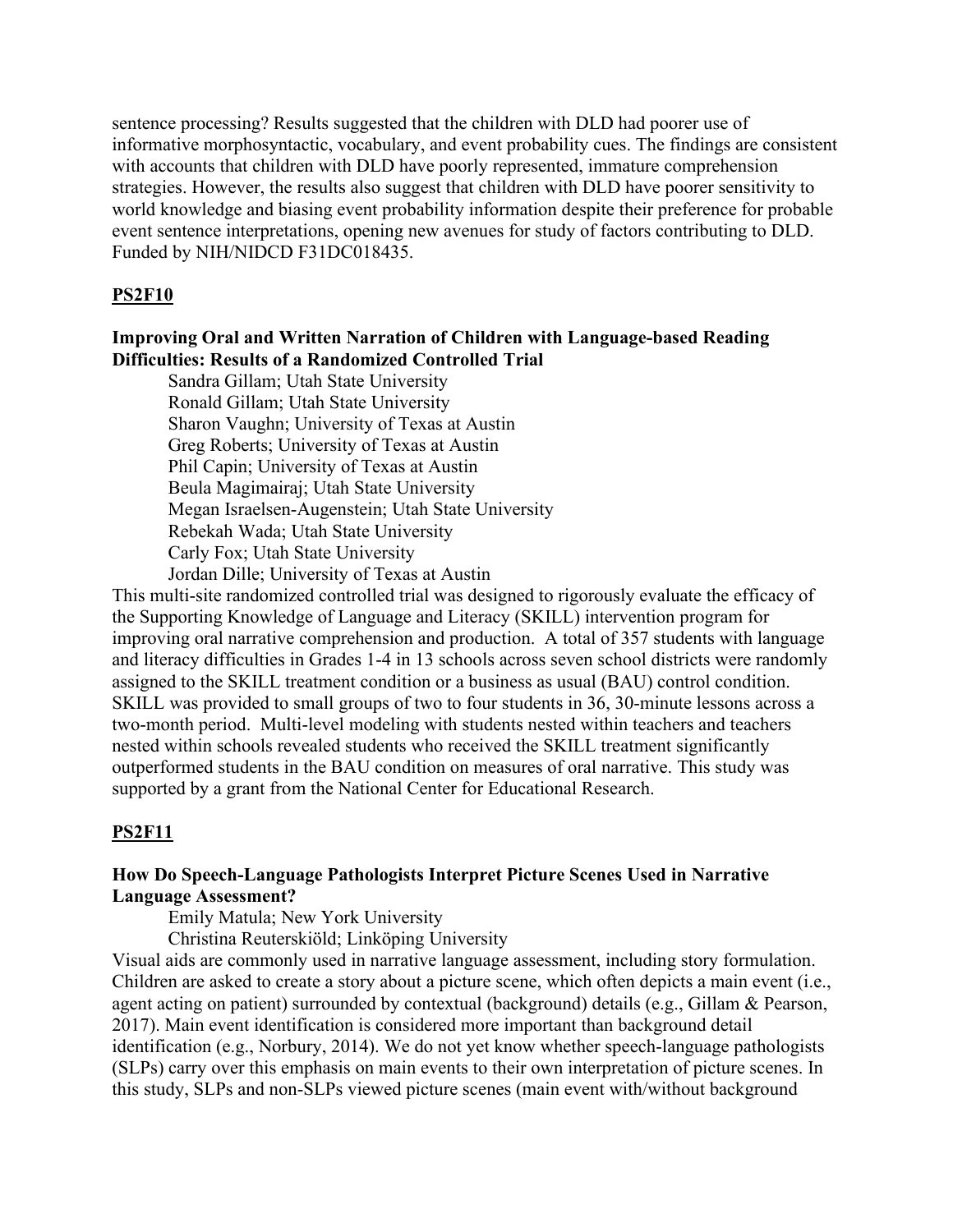detail) from Norbury (2014) and clicked on areas they perceived as important to the description of the scene. All participants had a smaller proportion of main event clicks for pictures with background detail. Results suggest that background details are perceived as important when included in a picture scene. SLPs may need to consider the composition of picture scenes used to elicit narrative language. This research was supported by a Doctoral Research and Travel Grant from New York University Steinhardt School of Education, Culture, and Human Development.

### **PS2F12**

#### **Feasibility of a remote transdiagnostic assessment battery for language processing**

Carol Miller; Penn State University Diane Williams; Penn State University Cynthia Huang-Pollock; Penn State University Laura Bray; Pennsylvania Dept. of Education Karen Gonzalez; Penn State University Tracy Kammerer; Penn State University

Stakeholders are increasingly calling for transdiagnostic approaches to understanding, assessing, and treating neurodevelopmental disorders. This pilot study explores the feasibility and promise of a research-driven assessment battery focused on information processing abilities, which transcend traditional diagnostic categories of development disorders. As initial steps in this program of research, the research questions are 1) does a battery of measures of language processing that are adaptations of established experimental tasks show promise in early pilot testing? and 2) is remote administration of the tasks feasible? Participants are 6 children, ranging in age from 8;2 to 10;10 (mean 9;6), with a recruitment target of  $n=12$ . The battery includes measures of nonverbal IQ, phonological awareness and memory, decoding, rapid naming, shortterm and working memory, and processing speed with verbal auditory, nonverbal auditory, and visual stimuli. Interim descriptive results suggest that remote administration is feasible with appropriate adjustments. The distributions of scores fall within an expected range but show reasonable variability. Collinearity among the variables covers a wide range, indicating that the instruments are tapping into different sources of variation among children.

#### **PS2F13**

# **Examining Differences in Caregiver and Child Language Behaviors During Dyadic and Triadic Caregiver-Child Interactions in Children with Down Syndrome**

 Marianne Elmquist; University of Wisconsin - Madison Emily Lorang; University of Wisconsin - Madison Andrea Ford; University of Minnesota - Twin Cities

Audra Sterling; University of Wisconsin - Madison

Researchers commonly examine dyadic caregiver-child interactions (CCIs) to understand how features of these language-facilitating interactions can contribute to child language development. However, children frequently engage in triadic CCIs, or interactions involving two caregivers simultaneously. From this premise, we examined if/how, six caregiver measures (e.g., mean length of utterance [MLU], opportunities to respond, type-token ratio) and three child language measures (e.g., MLU) varied when sampled during two configurations—dyadic and triadic CCIs—for 11 children with Down syndrome. We sampled the caregiver and child language used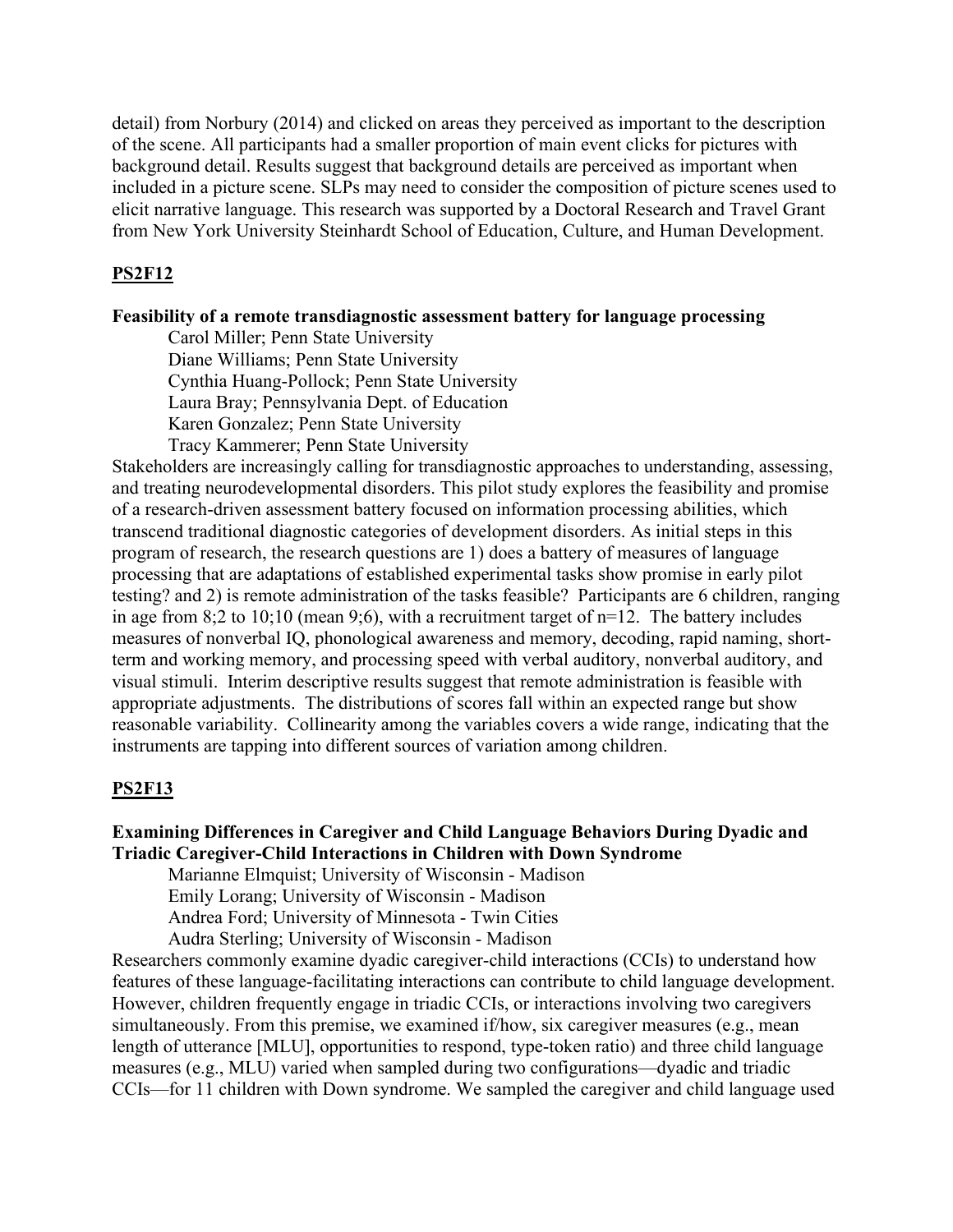during interactions in three contexts: dyadic CCIs with mothers, dyadic CCIs with fathers, and triadic CCI with both caregivers present. We transcribed portions of the samples using SALT conventions. To compare caregiver and child language measures between dyadic and triadic CCIs, we used effect sizes (Hedges g) and confidence intervals. We will discuss implications for sampling interaction behaviors and inferences about a child's overall language learning environment.

Funding sources: T32 DC005359, P50HD105353, F31 DC018716, Vilas life cycle award, and startup funds from the University of Wisconsin-Madison

# **PS2F14**

# **Effect of Everyday Speech Exposure on Children's Lexical and Phonological Development**

 Ria Garg; Winston Churchill High School Jan Edwards; University of Maryland Margaret Cychosz; University of Maryland

Phonological working memory measures how well children can store sequences of phones in short term working memory. We looked at the relationship between intonation in child-directed speech, children's talkativeness, and children's phonological and lexical development. We hypothesized that exaggerated intonation in child-directed speech (defined as a more variable f0 pattern deviating from typical adult-directed speech) would be associated with more mature development.

N=18 children completed a series of standardized assessments and daylong audio recordings to measure exposure to speech in their homes. The assessments included a nonword repetition test to measure phonological working memory and a receptive vocabulary test.

Results showed that children whose caregivers used more exaggerated intonation had larger vocabularies. This correlation could be because exaggerated f0 contours are also associated with slower speech where phones are less likely to be deleted. We also observed little variation in the nonword repetition tests, leading to a weak correlation between child talkativeness and phonological development. Taken together, these results demonstrate the connection between the home language environment and children's lexical and phonological working memory. Funding: R01DC02932

# **PS2F15**

# **Does sequential pattern learning on a serial reaction time task relate to language, motor, and cognitive skills in preschool-aged children?**

Leah Sack; The University of Texas at Dallas

Sébastien Hélie; Purdue University

McKenzie Scoppa; The University of Texas at Dallas

Natalia Savkovic; The University of Texas at Dallas

Sonia Singh; The University of Texas at Dallas

Lisa Goffman; The University of Texas at Dallas

Cognitive processes, such as sequential patterning abilities, may underly the array of deficits exhibited by children with developmental language disorder (DLD). The Serial Reaction Time task (SRT task) has potential for assessing sequential learning in preschool-aged children. We asked whether performance and learning on a simple SRT task was related to language,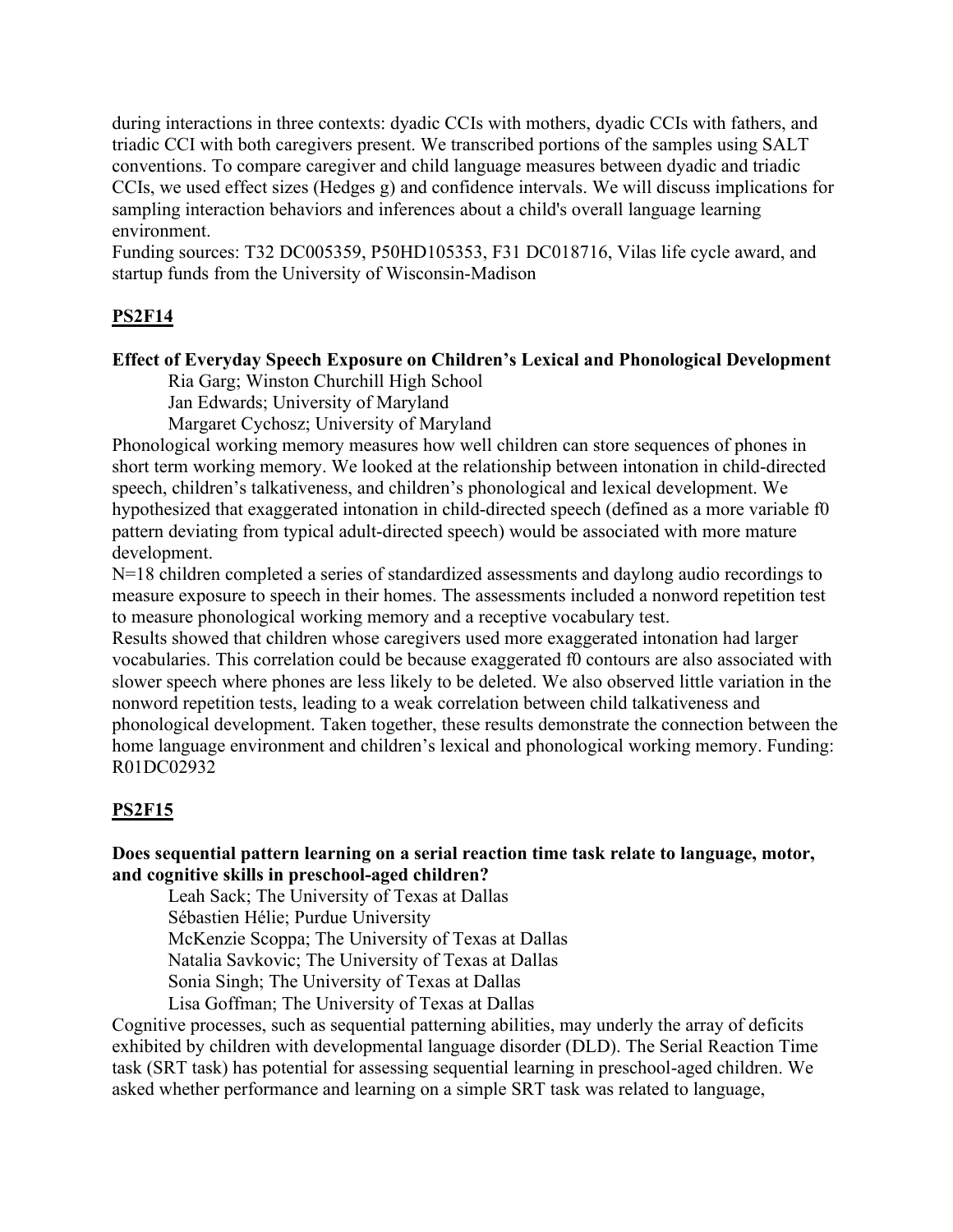cognitive, and motor abilities. Nineteen typically developing (TD) preschoolers completed standardized language, cognitive, and motor assessments, as well as a simple SRT task. Results showed faster reaction times in patterned versus random blocks. Relationships were observed across domains. This study confirms the feasibility of using the SRT task among TD preschoolers. Findings contribute to determining the relationship between language, cognitive, and motor processes. Future analyses that include preschoolers with DLD will enhance the understanding of mechanisms underlying DLD and inform diagnostic and therapeutic practice. Funded by NIH NIDCD R01 DC016813.

### **PS2F16**

# **Do Adolescents with Developmental Language Disorder Understand the Language Used on Order of Probation/Detention Forms?**

Tammie Spaulding; University of Connecticut

Purpose: The purpose of this study was to assess if adolescents with developmental language disorder (DLD) appear to understand the legal terminology used on orders of probation and detention that adolescents are asked to sign in court.

Method: Adolescents with DLD and their similar-aged typical language peers were presented and prompted to paraphrase randomly selected content from these forms. Responses were coded for degree of understanding. Correlations of performance with cognitive, oral language, and reading measures were also performed.

Results: Both groups exhibited difficulty paraphrasing the content from these forms, with this paraphrasing serving as a window into their comprehension of the legal jargon. The only significant correlation with legal phrase comprehension was receptive vocabulary skills. Discussion: It is important to decrease the language complexity that adolescents, including those with DLD, encounter in the juvenile justice system so that they can understand and make wellinformed decisions when immersed within the legal processes. Targeting adjustments to the vocabulary within these forms may be an important starting point in this simplification process.

### **PS2F17**

# **Comparison of writing samples elicited from two different informative paragraph prompts in students with Language-based learning disabilities (LLD)**

Anthony Koutsoftas; Seton Hall University

Cynthia Puranik; Georgia State University

Alisa Hindin; Seton Hall University

Informative writing is an important and understudied linguistic outcome for students with language-based learning disabilities (LLD). This study examined the utility of two different prompts to elicit informative paragraph writing samples from intermediate grade students with LLD. The prompt provided students with a topic, instructions, and an opportunity for verbal rehearsal before composing paragraphs. Two different informative paragraph writing samples were obtained from each participant in the study and coded for written transcription measures of productivity, complexity, accuracy, and quality. As part of the research protocol, students completed standardized assessments of oral language, reading, and writing. Statistical analyses included mean comparisons of like measures across samples and correlation analyses among written transcription measures and standardized scores for oral language, reading, and writing.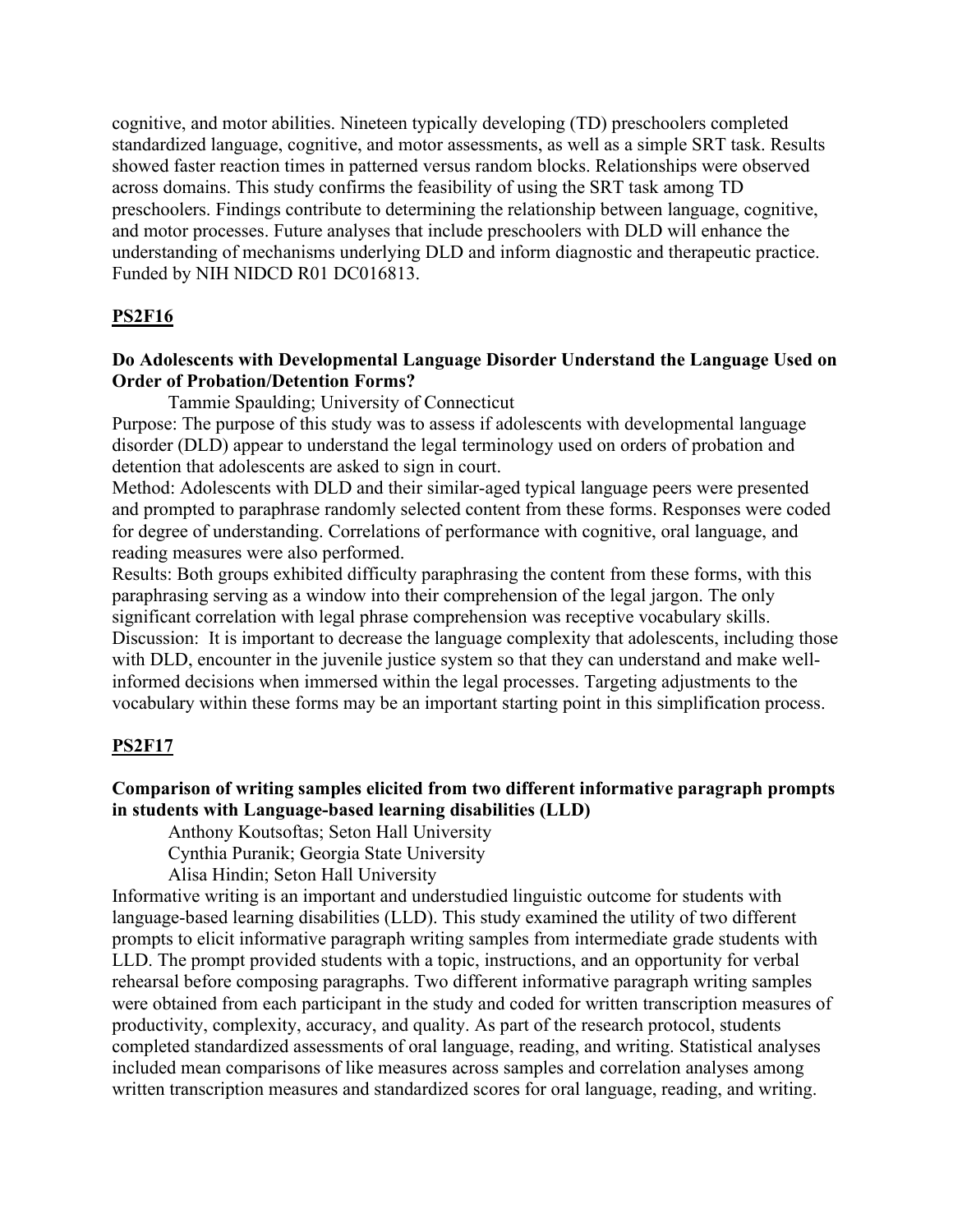Findings indicated parity among writing measures of complexity and accuracy with differences observed in measures of productivity and will be discussed in terms of clinical utility and alignment with current theories of writing. This study was funded by a development and innovation grant from U.S. Department of Education, Institute of Education Sciences, #R324A200046.

# **PS2F18**

# **Child Language and Autism Symptoms Influence Maternal Expectations and Transition Planning in Adolescents with Fragile X Syndrome**

Olivia Boorom; University of Kansas

Heather Fielding-Gebhardt; University of Kansas

Kandace Fleming; University of Kansas

Nancy Brady; University of Kansas

This study examined parents' expectations for their children with fragile X syndrome during the adolescent period, how those expectations changed over time, and whether child language ability or autism symptomatology were related to parents' changing expectations. Semi-structured interviews of 45 mothers of adolescents with fragile X were analyzed to identify parent report of changing expectations for their children over time and goals related to work and postsecondary education. Logistic regression analyses showed that both greater autism symptoms and lower language skills were independently associated with lower likelihood of reporting vocational goals. Multinomial logistic regression analyses revealed that parents of children with greater autism symptoms were more likely to report lower expectations in adolescence. These results suggest that adolescents with fragile X with higher support needs and their families need greater transition planning assistance. This work was funded by NICHD R01 HD084563 and NICHD U54 HD-90216.

### **PS2F19**

# **Applying the complexity approach in telepractice: Implications for children with speech sound disorders**

 Abigail John; San Diego State University, University of California San Diego Alicia Escobedo; San Diego State University, University of California San Diego Amanda Laird; San Diego State University Irina Potapova; San Diego State University Philip Combiths; University of Iowa Sonja Pruitt-Lord; San Diego State University Jessica Barlow; San Diego State University

The complexity approach in phonological intervention has been established as an effective method for children with phonologically-based speech sound disorders (SSDs; Gierut, 2007). To date, this approach has not been evaluated using a telepractice service delivery model. In the present study, nine children with SSD participated in a six-week telepractice intervention study using an individualized treatment target. Results revealed broad phonological change immediately following intervention for all participants, despite variations in the magnitude of observable differences compared to baseline measures. This study aims to close a clinical gap in the evidence base in support for the complexity approach via telepractice. This work was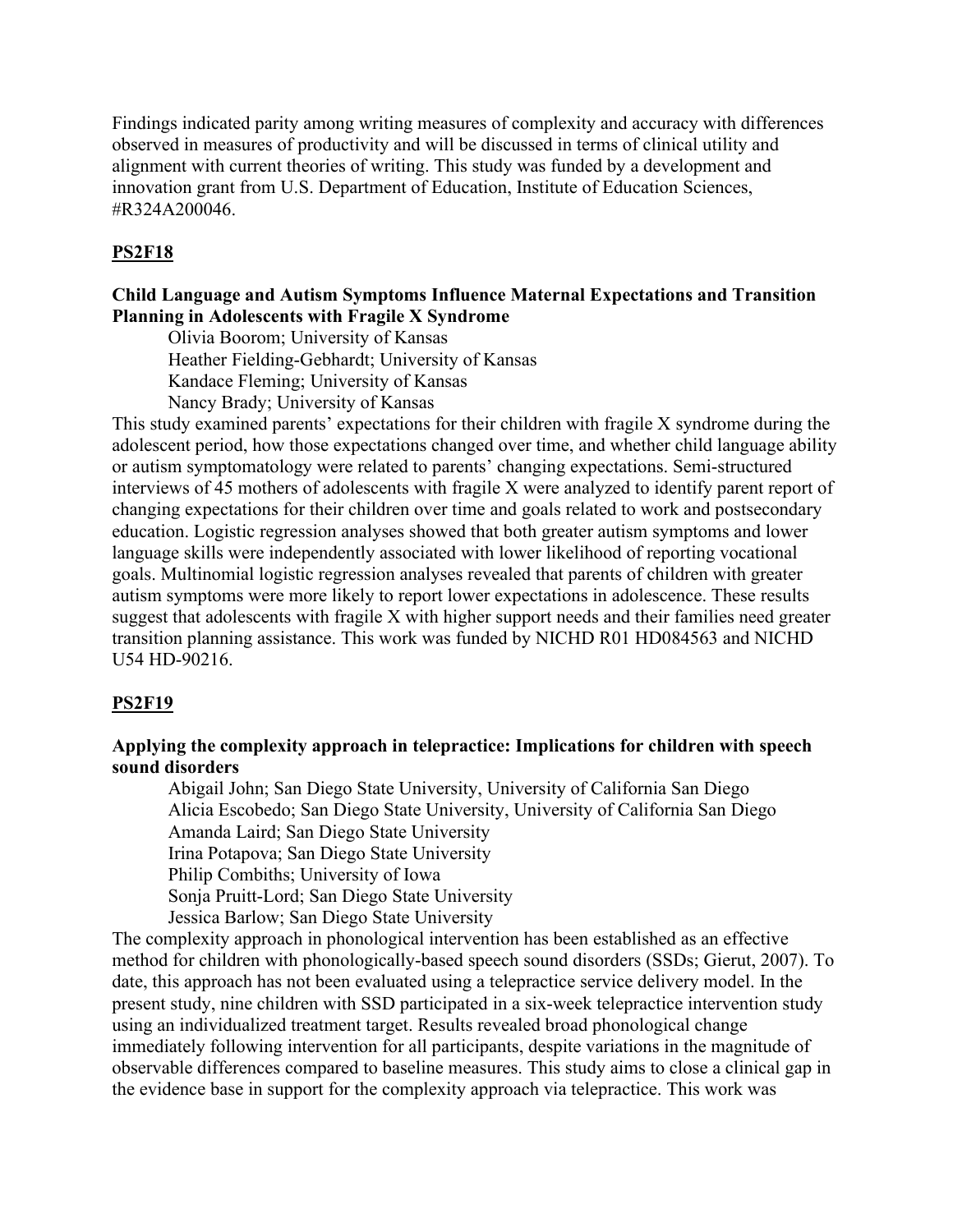supported by the National Institutes of Health under Grants NIDCD R21 DC01720 and NIDCD F31 DC017697.

#### **PS2F20**

# **A multi-contextual examination of predictors of expressive vocabulary among late and typical talking toddlers using a machine learning approach**

Julia Nikolaeva; Northwestern University Elaine Kwok; Northwestern University Sou Jin Choi; Northwestern University Brittany Manning; Northwestern University, Weill Cornell Medicine Lauren Wakschlag; Northwestern University Elizabeth Norton; Northwestern University

There is considerable unexplained variation in expressive vocabulary in toddlerhood, as few studies consider the dynamic interplay among various domains that influence variability in developing language. The goal of this study is to identify the strongest predictors of 30-monthold parent-reported expressive vocabulary based on (1) traditional child language measures, as well as other domains hypothesized to improve prediction (2) child brain measures (electroencephalography/EEG), (3) parent-child transactional language environment, (4) family risk/protective factors, and (5) child mental health risk. Random forest machine learning methods are employed to explore linear and nonlinear patterns of data and test several models simultaneously for better prediction accuracy. In proposed analysis with existing data from 178 toddlers (50% late talkers), we will use the random forest algorithm to run a series of random decision trees to determine both the combination of and individual ranking of predictors that contribute most to overall accuracy of predicting expressive vocabulary size at 30 months of age. Predictors identified as most important will suggest areas of future research to improve early identification of language delays and disorders. Funding Source: NIDCD R01DC016273.

#### **PS2F21**

### **'It's Not a Phase, Mom': Examining the Ongoing Effects of DLD on the Written Language of College Students**

 Alexander Tucci; University of Arizona Elena Plante; University of Arizona Becky Vance; University of Arizona

This work is part of a larger study that sought to fill a critical gap in our understanding of functional outcomes in early adulthood for students with developmental language disorder (DLD). We explored how college students with and without DLD differ in terms of the quality and grammatical complexity of their writing. Fifty college students (25 with DLD and 25 with typical language (TL), M-age = 19) completed expository writing samples in typed and handwritten conditions. Samples were transcribed and coded in SALT for grammatical complexity, and errors in spelling, grammar, mechanics, and semantics. Preliminary results suggest that students with DLD are more likely to make errors of all types on a per-word and per-utterance basis than their peers with TL. Initial comparisons of grammatical complexity suggest little difference across groups. Deeper analysis of error patterns and clause and structure controlling for modality and topic will be discussed. Results of this work will be used to inform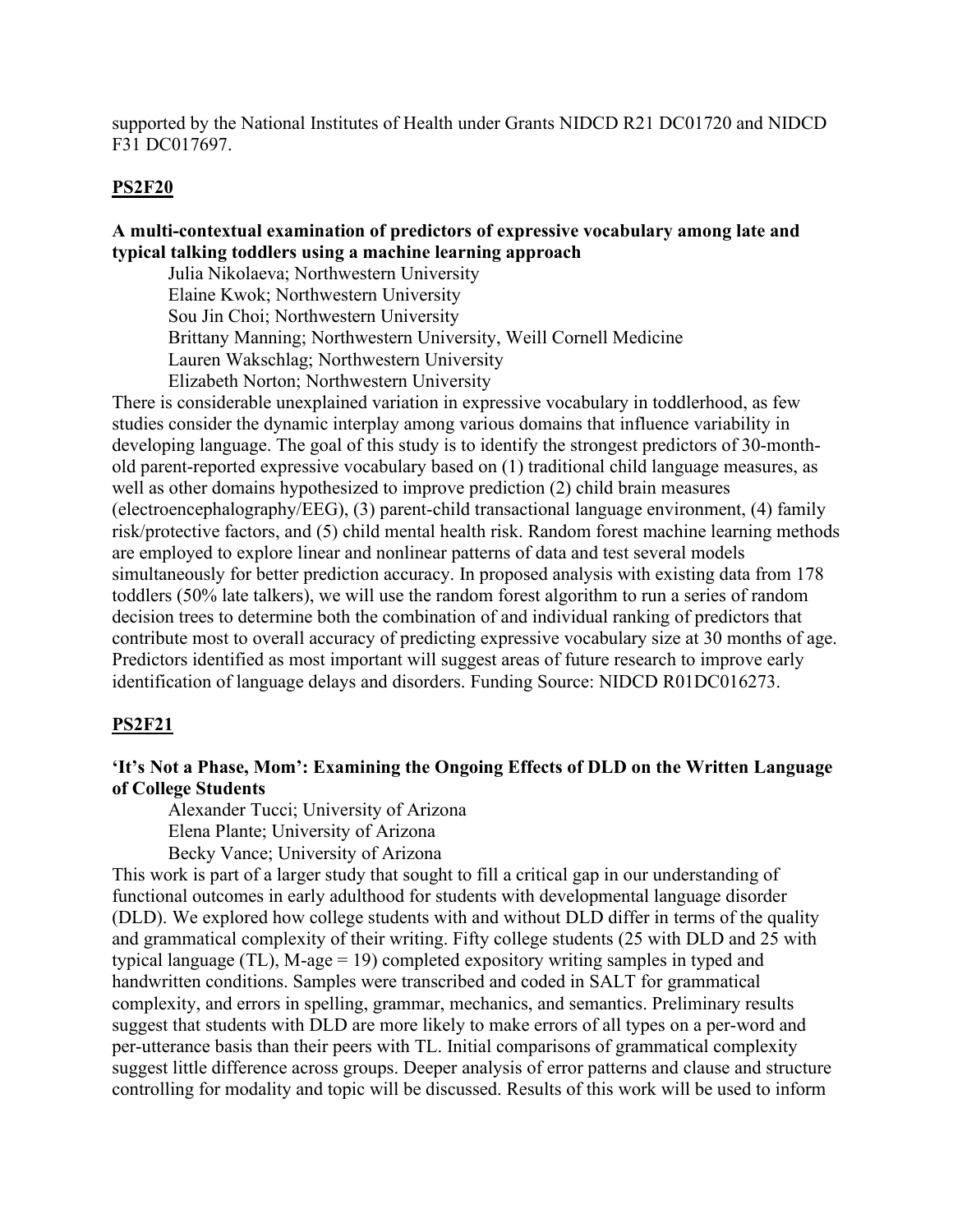functional writing assessment and intervention for young adults with DLD. This project was partially funded by a UArizona GPSC Research and Project Grant.

### **PS2F22**

# **Young adults with dyslexia and their ability to identify stressed syllables within a poetry task**

Matt Hopper; Oklahoma State University Peter Richtsmeier; Oklahoma State University Hannah Krimm; University of Georgia Michelle Moore; West Virginia University Yu Zhang; Oklahoma State University

The goal of the study was to compare young adults with and without dyslexia for their ability to identify prosodic stress in nursery rhymes and poems. Thirty-eight young adults completed the task, 14 of whom reported a history of dyslexia. Materials for stress marking included nursery rhymes like "Mary, Mary quite contrary" and "Little Jack Horner", as well as portions of the poems "The Princess" by Alfred Lord Tennyson and "Country Music" by Michael Robbins. Overall accuracy in the task was below 80%, indicating that it was generally difficult for all participants. Although the performance of the participants with dyslexia did not significantly differ from the performance of those without dyslexia, a stepwise regression indicated that oral reading fluency was significantly related to participants' performance. Oral language was also implicated via participants' scores on the CELF-5 Word Definitions task. Sensitivity to prosodic stress may capture aspects of both written and oral language ability and therefore could have diagnostic utility.

#### **PS2F23**

# **Verbal fluency as an estimate of vocabulary size in bilingual children and adolescents**

Daphnée Dubé; McGill University

Elin Thordardottir; McGill University

Verbal fluency (VF), involving naming as many words as possible in a given category in one minute, is frequently used to assess executive function skills in bilinguals, but is also related to vocabulary. This study capitalized on this relationship to assess whether VF can be clinically useful to predict vocabulary size in bilingual children. The vocabulary composition of words produced was also examined. Participants were 113 French monolinguals and French-English bilinguals, age 6 to 17 years. VF (naming animals), using a simple coding procedure, significantly predicted receptive and expressive vocabulary scores in the same language as the VF test, but not in the other language. Participants produced more unique words and fewer translation equivalents when tested in the language to which they had been exposed more. Infrequent words were more likely to be produced by those with higher vocabulary scores in the same language. The results indicate that VF can be used clinically to help estimate vocabulary size in each language of bilingual children. The vocabulary composition results support the validity of VF as a vocabulary measure. This study was supported by SSHRC (Social Sciences and Humanities Research Council of Canada) and CRIR (Centre for Interdisciplinary Research on Rehabilitation of Greater Montreal).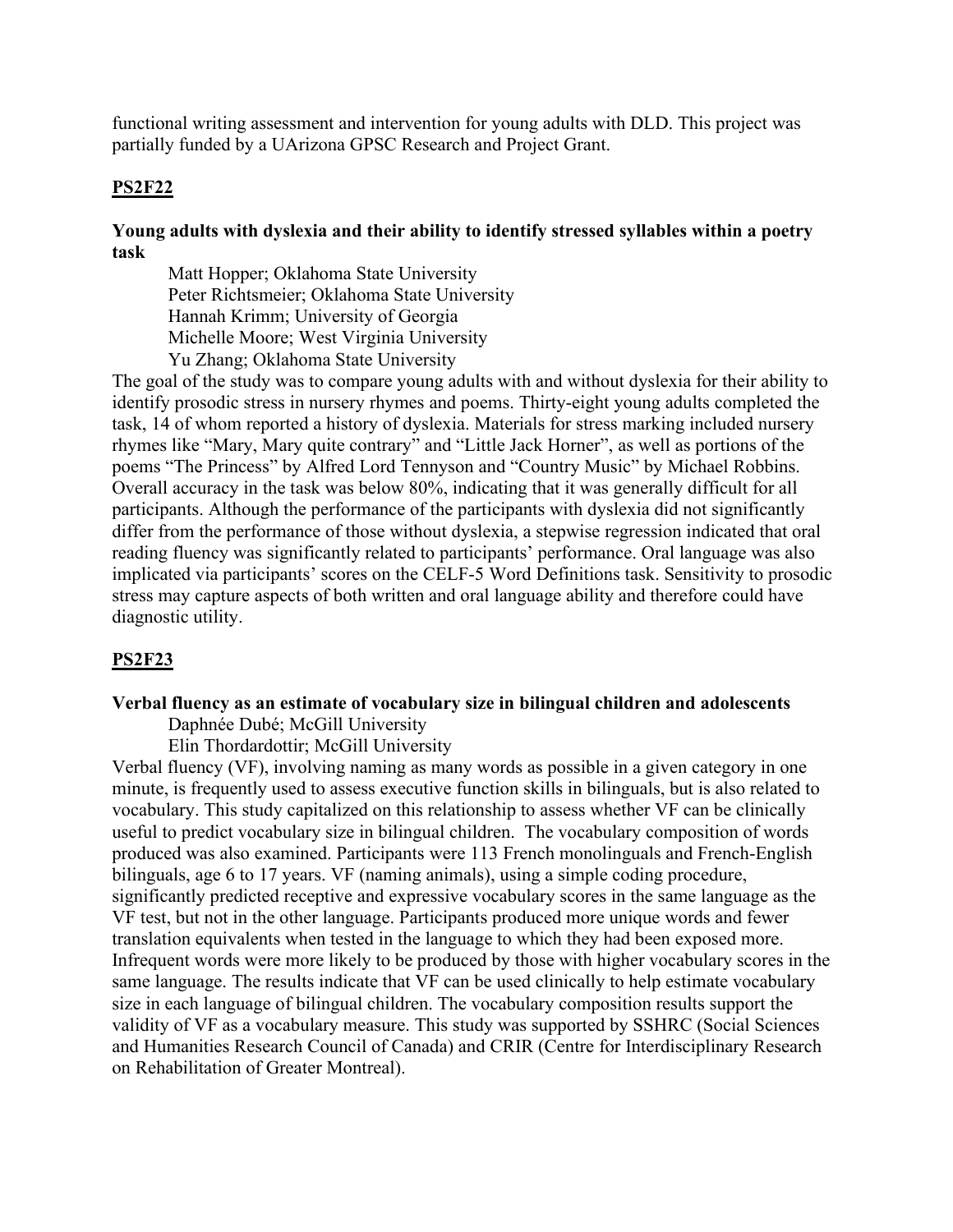# **PS2F24**

#### **Utility of spelling for differentiating adults with and without dyslexia**

 Hannah Krimm; University of Georgia Yu Zhang; Oklahoma State University Michelle Moore; West Virginia University Peter Richtsmeier; Oklahoma State University

The purpose of this study was to examine the utility of a 15-word spelling test (Fidler et al., 2011) for differentiating adults with and without word reading difficulties (i.e., dyslexia). Participants were 26 undergraduate students who completed the spelling test as part of a larger language and literacy battery. Responses on the spelling test were scored as correct or incorrect; spelling score was the percent of words a participant spelled correctly. There was a significant difference in spelling score between participants with and without dyslexia. Results suggest that the 15-word spelling test may be useful for identifying adults with dyslexia.

### **PS2F25**

### **The syntactic properties of the early vocabulary of children on the autism spectrum**

Jonet Artis; New York University

Safiatu Diagana, New York University

Sudha Arunachalam; New York University

Autistic children often demonstrate less of a gap between receptive and expressive vocabulary size when compared to nonspectrum children. In the current study, we ask whether the syntactic properties of the vocabulary words are associated with their receptive vocabulary and the words that move into the expressive vocabulary. To explore this question, we used data collected from MacArthur-Bates Communicative Development Inventory I checklists of autistic children and nonspectrum children between the ages of 12 and 34 months. Our results indicated that while autistic children demonstrated smaller receptive vocabularies than their nonspectrum peers, this difference was not driven by the syntactic properties of the words. We also found no group differences in the types of words that moved from the receptive to expressive vocabulary. However, we did find that both groups were more likely to produce syntactically simple words than syntactically complex words. Thus, this study provides evidence for early delays rather than differences in vocabulary acquisition in autism. Funding: NIH R01 DC016592

#### **PS2F26**

### **The Sentence Diversity Priming Task: An Efficient Tool for Assessing Toddlers' Sentence Production**

 Windi Krok; University of Illinois at Urbana-Champaign Emily Harrington; University of Illinois at Urbana-Champaign Tracy Preza; University of Illinois at Urbana-Champaign Mary Kate Buchheit; University of Illinois at Urbana-Champaign Emily Harriott; Northwestern University Kaitlyn Fredian; Northwestern University Lauren Wakschlag; Northwestern University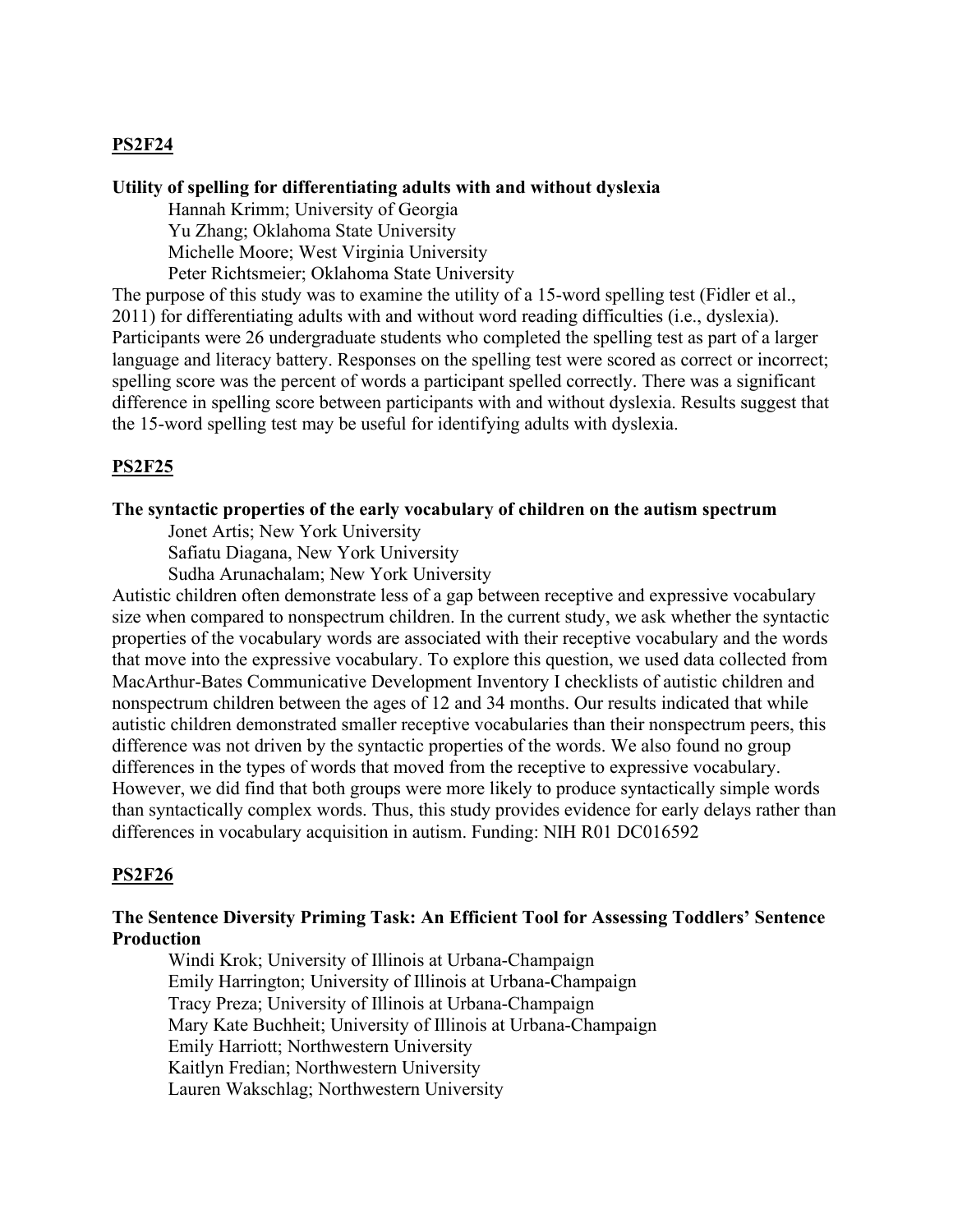Elizabeth Norton; Northwestern University

Pamela Hadley; University of Illinois at Urbana-Champaign

The ability to produce diverse sentences is a critical developmental expectation by age 3. However, parent-toddler language samples in play may not reveal the diversity of sentences toddlers can produce. The Sentence Diversity Priming Task (SDPT) is a structured protocol designed to remotely assess sentence diversity with high levels of discourse support. Thirty-two typically developing toddlers, 30-35 months of age, completed the SDPT and a remotely collected parent-child language sample. Compared to the SDPT, language samples elicited more complete and intelligible utterances and different words (NDW); however, the SDPT promoted higher mean length of utterance (MLU) and more diverse verbs, 3rd person subjects, and 3rd person subject-verb combinations. MLUs and NDWs on the SDPT and in language samples had moderate and weak positive relationships, respectively. There were no other significant relationships between the tasks. The SDPT is an efficient measure of sentence diversity. By creating multiple opportunities to produce 3rd person sentences under high levels of support, the SDPT reveals toddlers' capacity for producing diverse sentences and expands the range of differences observed between children. NIDCD R01 DC016273

**PS2F27**

# **The Home Literacy Environment's Effect on Language and Literacy Outcomes in Monolingual and Bilingual First and Second Grade Students**

Sarah Carney; University of Rhode Island

Vanessa Harwood; University of Rhode Island

Ronilee Mooney; Newport School District

Alisa Baron; University of Rhode Island

The Home Literacy Environment (HLE) is a physical and relational construct that encompasses activities, attitudes, and materials in the home that enhance and contribute to a child's overall literacy competencies. Previous research suggests that HLEs that encourage both inside out (phonological awareness, decoding, and letter knowledge) and outside in (language, vocabulary, content, narrative understanding, and conceptual knowledge) literacy skills predict later reading ability in young children. This study focuses on how the HLE and socioeconomic status (SES) affect inside out and outside in outcome variables in 27 monolingual and Spanish-English bilingual first and second graders. We used 2 regression models to measure the amount of variance explained by the HLE (measured by a HLE checklist) and SES in 1) inside out (measured by CTOPP-2 Phonological Awareness Composite, and DIBELS Word Reading Fluency) and 2) outside in (measured by CELF-5 Core Language Score and ROWPVT-4 Standard Score) literacy variables. Preliminary results demonstrated that HLE and SES significantly predicted phonological awareness and oral language. Clinical implications regarding the importance of home literacy practices will be discussed.

# **PS2F28**

**The effect of neighborhood density on phoneme blending in children with hearing loss and children with typical hearing**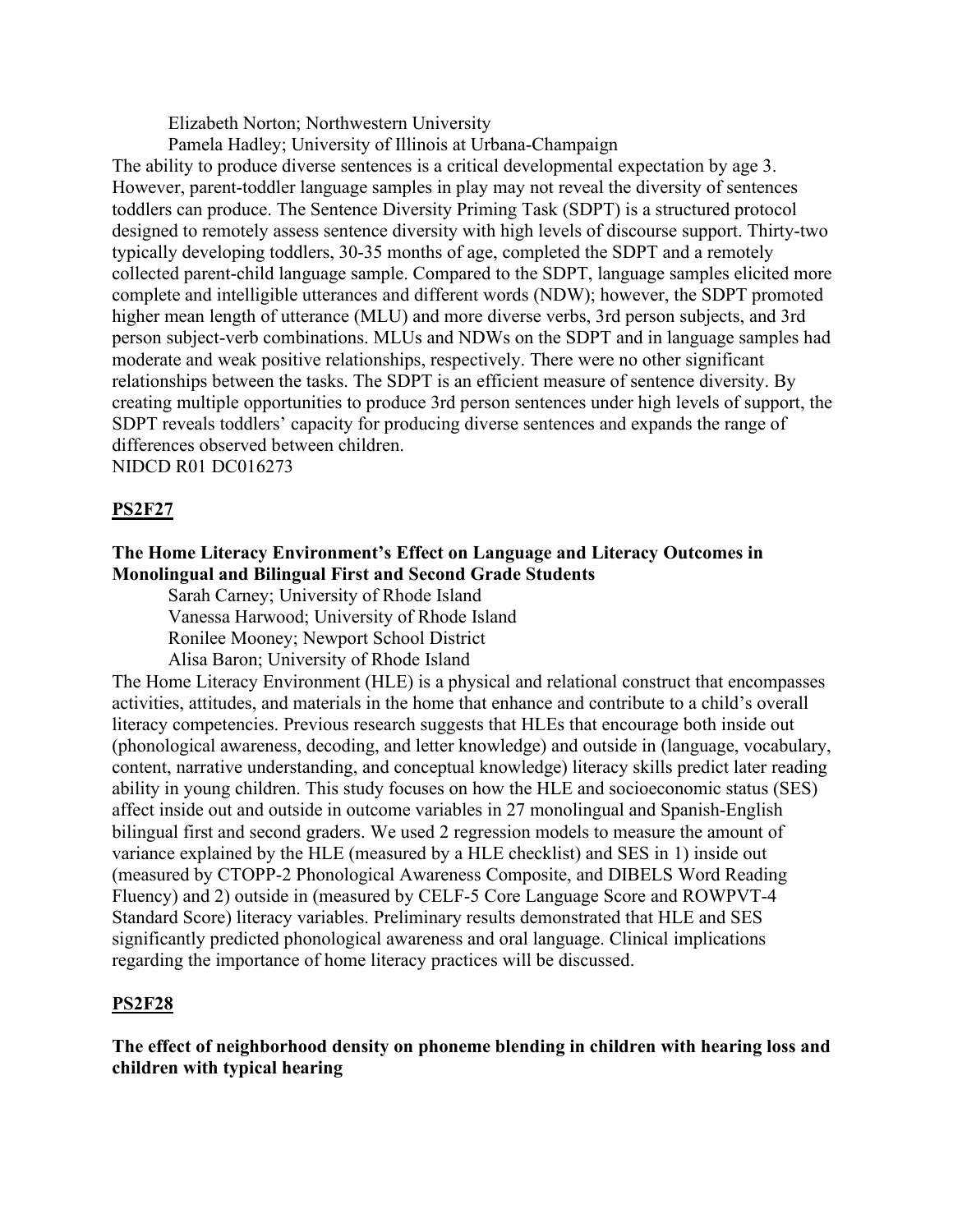Courtney Trevino; Texas Christian University Krystal Werfel; Boys Town National Research Hospital Emily Lund; Texas Christian University

This study investigates the longitudinal effects of neighborhood density on phoneme blending skills of children with hearing loss (CHL) and children with typical hearing (CTH).Two cohorts of children participated in the study. Cohort 1 ( $n = 52$ ) included 25 CTH and 27 CHL. Cohort 2  $(n = 25)$  included 13 CTH and 12 CHL. Participants completed a phoneme blending task with high- and low-density words twice across 6–12-months. In both cohorts, CHL demonstrated a delay in phoneme blending skills. All children in Cohort 1 demonstrated growth in skill from the first to second test. In Cohort 2, all children plateaued in development; CNH approached ceiling, and CHL's deficit persisted and did not grow from first to second grade. All children in Cohort 1 and CHL in Cohort 2 experienced a high-density facilitation effect. CHL develop phoneme awareness skills more slowly than CNH. The plateau in development suggests that CHL's delay may not resolve, which could impact future literacy skills. The density facilitation effect may have implications for intervention.

Funding source: NIH/NIDCD R01DC017173 to KL Werfel, E Lund

# **PS2F29**

# **The development of plural and verbal morphology in Mandarin-English bilingual two-anda-half-year-olds**

Katrina Nicholas; California State University, East Bay Eve Higby; California State University, East Bay Ogechi Okeke; California State University, East Bay Jennifer Do; California State University, East Bay John Bunce; California State University, East Bay Eli Angstadt-Leto; California State University, East Bay Priscilla Helen; California State University, East Bay Javier Jasso; University of Texas at Austin

Rationale: One of the challenges that speech-language pathologists face in evaluating the grammatical skills of bilingual children is that sometimes the errors in their English utterances may look similar to those of monolingual children with language disorder. We examine whether typically developing Mandarin-English bilinguals omit morphosyntactic forms for plurality ('-s') and present progressive tense ('-ing') and instead use Mandarin-influenced modifiers ('two' and 'now') preceding the noun or verb in English.

Methods: Twenty-four typically developing monolingual English and bilingual Mandarin-English two-and-a-half-year-olds participated via videoconferencing in an elicited production task for plural nouns and present progressive verbs. Parent reported vocabulary inventories were collected in each language.

Results: Group analyses show that Mandarin-English bilinguals omit plural '-s' and present progressive '-ing' more frequently than English monolinguals. Many Mandarin-English bilinguals used the Mandarin-influenced 'two' and 'now', with individual differences in vocabulary.

Conclusions: Diagnostic decisions determining language difference versus disorder should be inclusive of cross-linguistic influenced expression of similar concepts.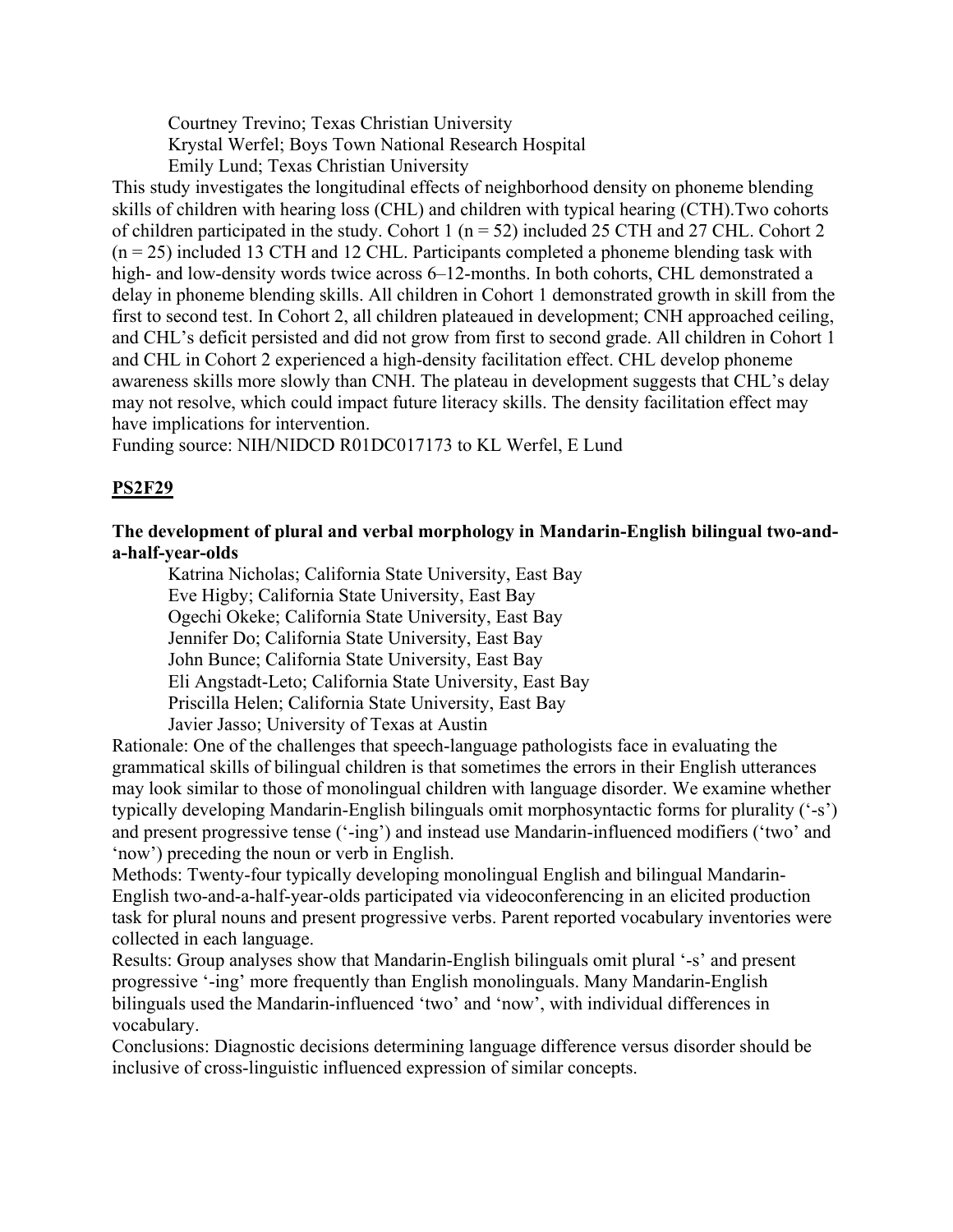Funding sources: Faculty Support Grant (first author) and National Science Foundation Postdoctoral Fellowship (SBE-1715073; second author).

# **PS2F30**

# **The contribution of cognitive abilities to sentence repetition performance in bilingual children**

Juliana Ronderos; University of Houston

Anny Castilla-Earls; University of Houston

Performance in sentence repetition (SR) is often used to discriminate between children with and without developmental language disorder (DLD). Various mechanisms are thought to be involved in SR, including linguistic and cognitive abilities. The purpose of this study is to examine the relative contribution of linguistic and cognitive abilities to explain the difficulties involved in SR for bilinguals with DLD. 113 Spanish-English bilingual children (4;0-8;2) were administered a battery including cognitive and language assessments. To explore the contribution of the different measures to SR performance in bilingual children, we conducted hierarchical regression analyses using age, language measures, and cognitive measures of short-term memory, cognitive flexibility, and attention to predict CELF SR scores. Results revealed these factors explained 65-78% of the variability in SR scores. As expected, measures of linguistic abilities contributed the greatest amount to the variability in SR performance, but measures of short-term memory also significantly contributed to the SR scores. These results align with the broader literature on subtle nonlinguistic limitations in children with DLD. This research was supported by NIH Grant 1K23DC015835-01, awarded to Dr. Anny Castilla-Earls.

# **PS2F31**

# **The acquisition of a rule-based sound sequence in typically developing 4- to 6-year-old children**

McKenzie Scoppa; University of Texas at Dallas LouAnn Gerken; University of Arizona Samantha Glickman; University of Texas at Dallas Sara Benham; Indiana University Lisa Goffman; University of Texas at Dallas

The aim of this research was to determine whether 4- to 6-year old children with typical development are sensitive to a phonological rule—the OR rule—that is learnable by infants, but not by adults (Gerken et al., 2019). The rule in question is a sequential pattern regularity specifying that, in a CVCV nonword, when C1 is voiced then C2 is voiced OR when C1 is voiceless then C2 is voiceless. Two groups of children practiced producing four novel words over six different sessions. One group of children was exposed to a set of words that incorporated the OR rule. A control group produced similar words, with the critical difference that the stimuli did not involve a single pattern. Generalization probes were included in sessions 5 and 6. Children in the OR group showed more accurate productions than those in the control group, suggesting sensitivity to the OR rule. These results provide a developmental framework for assessing how children with developmental language disorder acquire phonological sequences that are central to grammatical learning.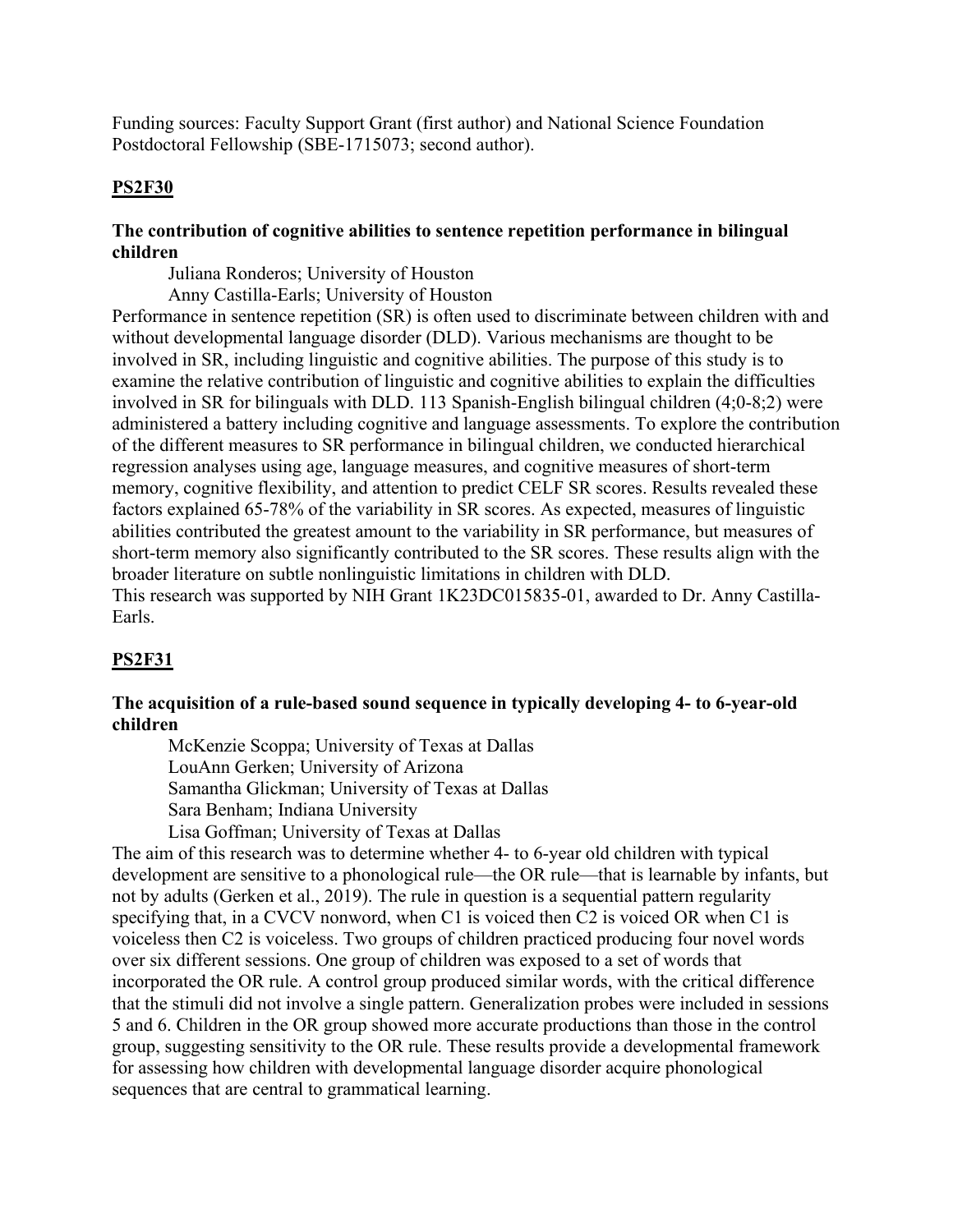### Supported by NIH R01DC016813 and R01DC018410

### **PS2F32**

#### **Telepractice and Traditional Administration of the SPELT-4.**

 Rebecca Burton; University of Arizona Elena Plante; University of Arizona Becky Vance; University of Arizona

The COVID-19 pandemic has accelerated the movement towards delivery of speech-language services through telepractice. When it comes to tests, telepractice delivery may or may not prove equivalent to traditional face-to-face administration. Challenges including audibility, particularly when production of bound morphemes are involved, may make telepractice administration and scoring of language tests substantially different under telepractice vs. traditional methods of test administration. In this study, we assessed the equivalence of telepractice vs. traditional administration of the standardization version of the Structured Photographic Elicited Language Test—4th Edition. The two versions of the test were administered approximately two weeks apart and the order of test administration to children (19m, 14f) ages 4 to 8 years of age was counterbalanced to account for order effects. On average, scores for the two administrations were very similar  $(r=92)$ . We report on differences between administration modalities and inter-reliability of scoring for telepractice administration.

### **PS2F33**

# **Teacher and Parent Reports of Concern about Language Ability among School-Age Children from Culturally and Linguistically Diverse Backgrounds**

Alison Hendricks; University at Buffalo

Accurate identification of Developmental Language Disorder is difficult for among students from culturally and linguistically diverse (CLD) backgrounds both due to linguistic biases on many standardized language measures and biases within society more generally. Teachers and parents may prove an important source of information about the students' language abilities, but previous studies suggest that parents may not be fully aware of their children's difficulty with language, and teachers may not be aware of how linguistic variation affects student's language use. This study explored the relationship between teacher and parent reports of students' language ability in school-age children from CLD backgrounds. Similar to previous studies, few parents reported concern about their children's language ability while teachers appeared to be more sensitive to language difficulties. Preliminary analyses found the relationship between parent and teacher reports was not significant. Future research is needed to verify whether teacher reports are accurate compared to standardized language measures and whether teacher report can be leveraged to improve the identification of DLD among school-age children from CLD backgrounds. (Funding: NIH/NIDCD R21DC018355, PI: Hendricks)

#### **PS2F34**

**Syntactic Growth in Adolescent Boys with Fragile X Syndrome and Down Syndrome: A Longitudinal Study**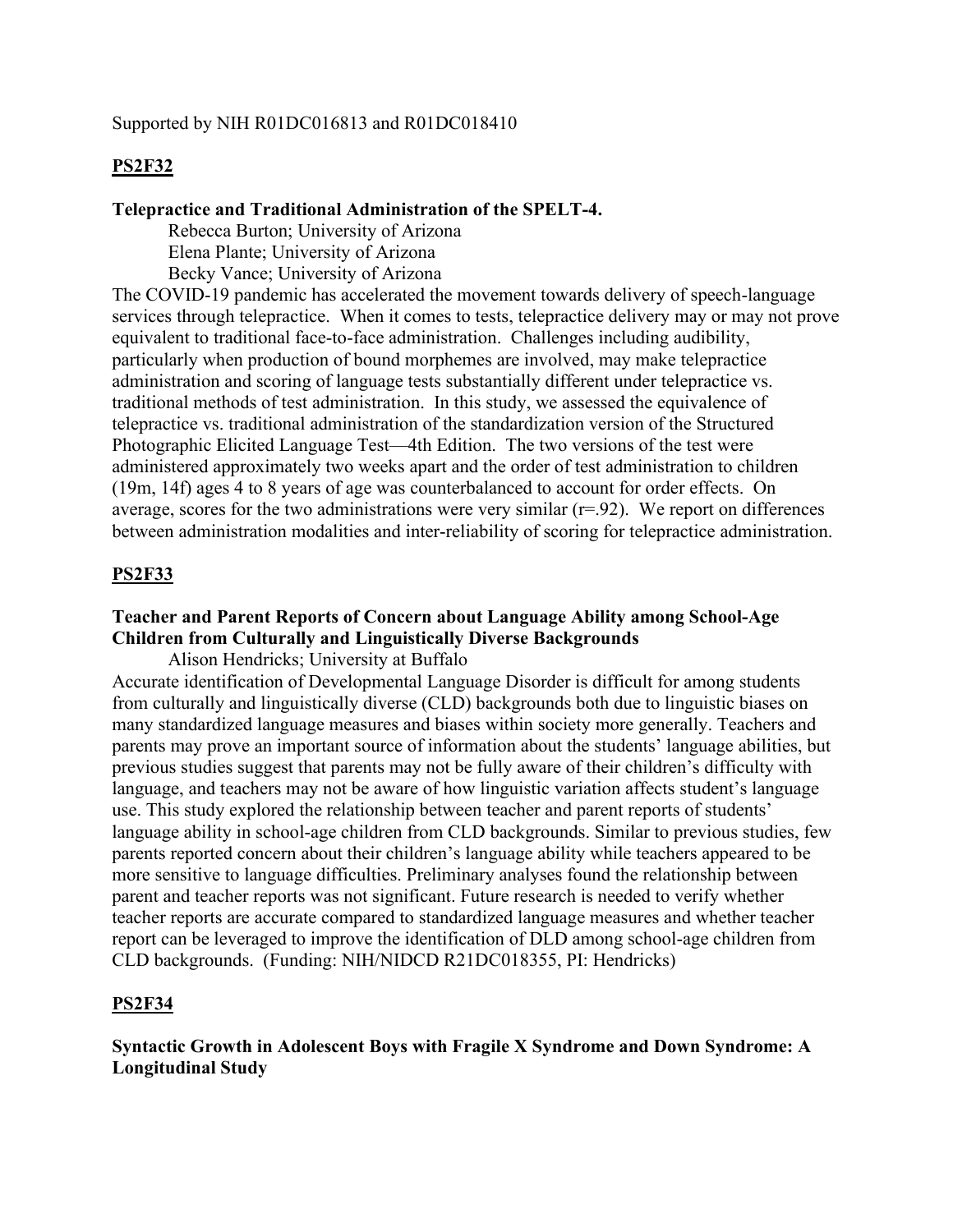Jamie Linert; University of Minnesota Lizbeth Finestack; University of Minnesota Leonard Abbeduto; University of California-Davis

Despite the robust literature documenting the language profiles of fragile X syndrome (FXS) and Down syndrome (DS), little is known about how language ability in these syndromes changes over time. This is especially true for adolescents. The current study addresses this gap by investigating language change in adolescents (ages 10-16 years) with FXS and DS over the course of four years. We report the change in syntactic abilities using both language assessments and the Index of Productive Syntax (IPSyn). We will use a linear mixed effects regression model to compare measures within groups to assess growth and possible plateau, and between groups to compare growth patterns. These results will have implications for identifying effective assessment and treatment approaches to continue to improve communication skills in young people with FXS and DS.

This research was supported by National Institute of Child Health and Human Development (Grants: R01HD024356, U54HD079125).

# **PS2F35**

# **Standardized language tests do not capture spontaneous language skills for older children with ASD**

Emily Zane; James Madison University

Nicole Sperrazza; James Madison University

Ruth B. Grossman; Emerson College

There are reasons to suspect that individuals with autism spectrum disorder (ASD) show differing levels of language competence when language skills are assessed using a formal standardized test battery versus a spontaneous language sample. Social and time pressures are minimized during a standardized language test, which could result in inflated scores that belie underlying language challenges. The current study investigates this issue by comparing frequencies of spontaneous language errors produced by two groups of older children – a group with ASD and one without – who earn statistically similar scores on the CELF-V. Findings reveal that participants with ASD make more than twice as many semantic and morphosyntactic errors, despite being "language matched" with their neurotypical peers. Further, CELF-V scores do not predict the frequency of language error rates for either group. These results suggest that standardized language scores may be a poor predictor of actual linguistic performance for individuals with ASD, yielding important implications for both our understanding of language competence in ASD, generally, and for assessment decisions, specifically. Funding source: NIH-NIDCD R01 DC012774-01.

### **PS2F36**

# **SLPs' Perceptions of Effective Language and Early Literacy Instruction for Pre-K Children with Developmental Language Disorder**

 Danika Pfeiffer; Kennedy Krieger Institute/Johns Hopkins University Julie Feuerstein; University of Central Florida Rebecca Landa; Kennedy Krieger Institute/Johns Hopkins University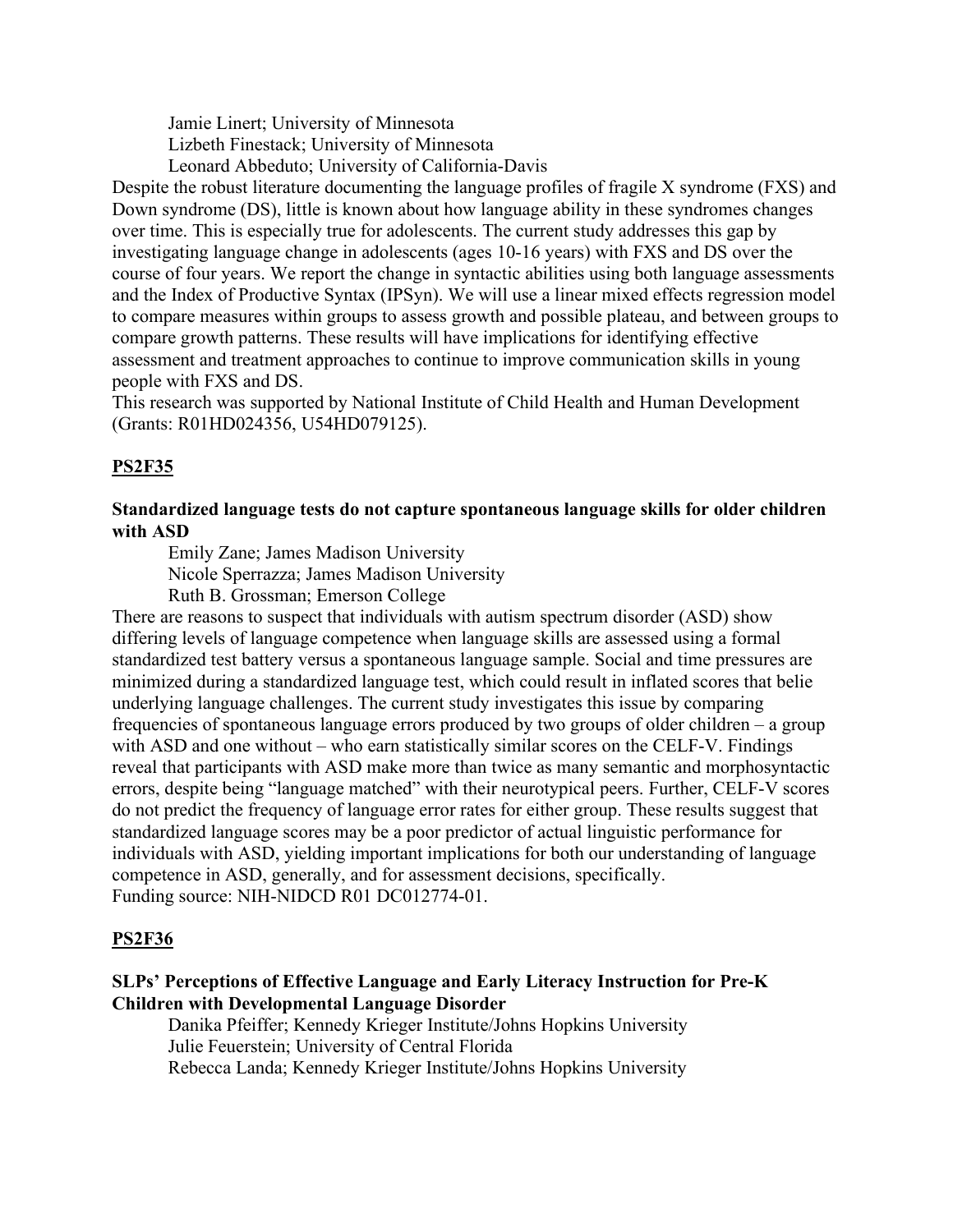SLPs are important stakeholders in the provision of effective instruction for pre-K children with developmental language disorder (DLD). The purpose of this qualitative study was to elicit and analyze school-based SLPs' perceptions related to language and early literacy instruction for pre-K children with DLD. Eight school-based SLPs participated in a 1-hour virtual focus group. Their responses were analyzed using conventional content analysis. Coders generated emergent themes related to SLPs' perceptions of: (a) language and early literacy skills targeted in inclusive pre-K classrooms; (b) collaboration with pre-K teachers to support children with DLD; and (c) classroom and/or administrative supports needed to enhance instruction for pre-K children with DLD. These SLPs' insights and recommendations make an important contribution to the literature guiding school-based service delivery for pre-K children with DLD and may be used to inform administrators' allocation of resources to enhance their instruction. This research was supported by the Institute of Education Sciences, U.S. Department of Education, through Grant R324A180085 (PI: R. Landa) to Hugo W. Moser Research Institute at Kennedy Krieger Inc.

### **PS2F37**

### **Separating presentation of words and their referents facilitates learning for children with and without Developmental Language Disorder**

 Ron Pomper; Boys Town National Research Hospital Timothy Arbisi-Kelm; Boys Town National Research Hospital Nichole Eden; Boys Town National Research Hospital Karla McGregor; Boys Town National Research Hospital

Rationale: Children with Developmental Language Disorder (DLD) struggle to learn new words. The current project investigated the effect of separating exposure to novel words and their novel referents on learning for children with and without DLD. Methods: 9- to 11-year-old children with DLD ( $n=14$ ) and with typical language development ( $n=36$ ) were taught novel names of aliens. We manipulated whether exposure occurred separately (name first or referent first) or simultaneously. Results: Children were significantly more accurate in identifying the correct forms of novel words within an array of phonological foils in the name first (69.2%) compared to the referent first (53.6%) and simultaneous (52.4%) conditions. Conclusions: These findings have implications for vocabulary interventions, suggesting that children with and without DLD have limited processing capacities and learn best when they can separately encode information about novel words and their referents. Funding: NIH-NIDCD2R01DC011742-06.

#### **PS2F38**

# **Science Vocabulary Knowledge and Science Achievement for Children with and without Developmental Language Disorder**

Jessie A. Erikson; University of Arizona

Mary Alt; University of Arizona

Adarsh Pyarelal; University of Arizona

On recent nationwide measures of science achievement, the majority of students with learning disabilities demonstrated low levels of proficiency in science. This includes children with Developmental Language Disorder (DLD), who fall behind their peers in both vocabulary and academic achievement. Although vocabulary knowledge is linked to academic achievement, we have limited data on the details of this relationship. Importantly, educators have limited time and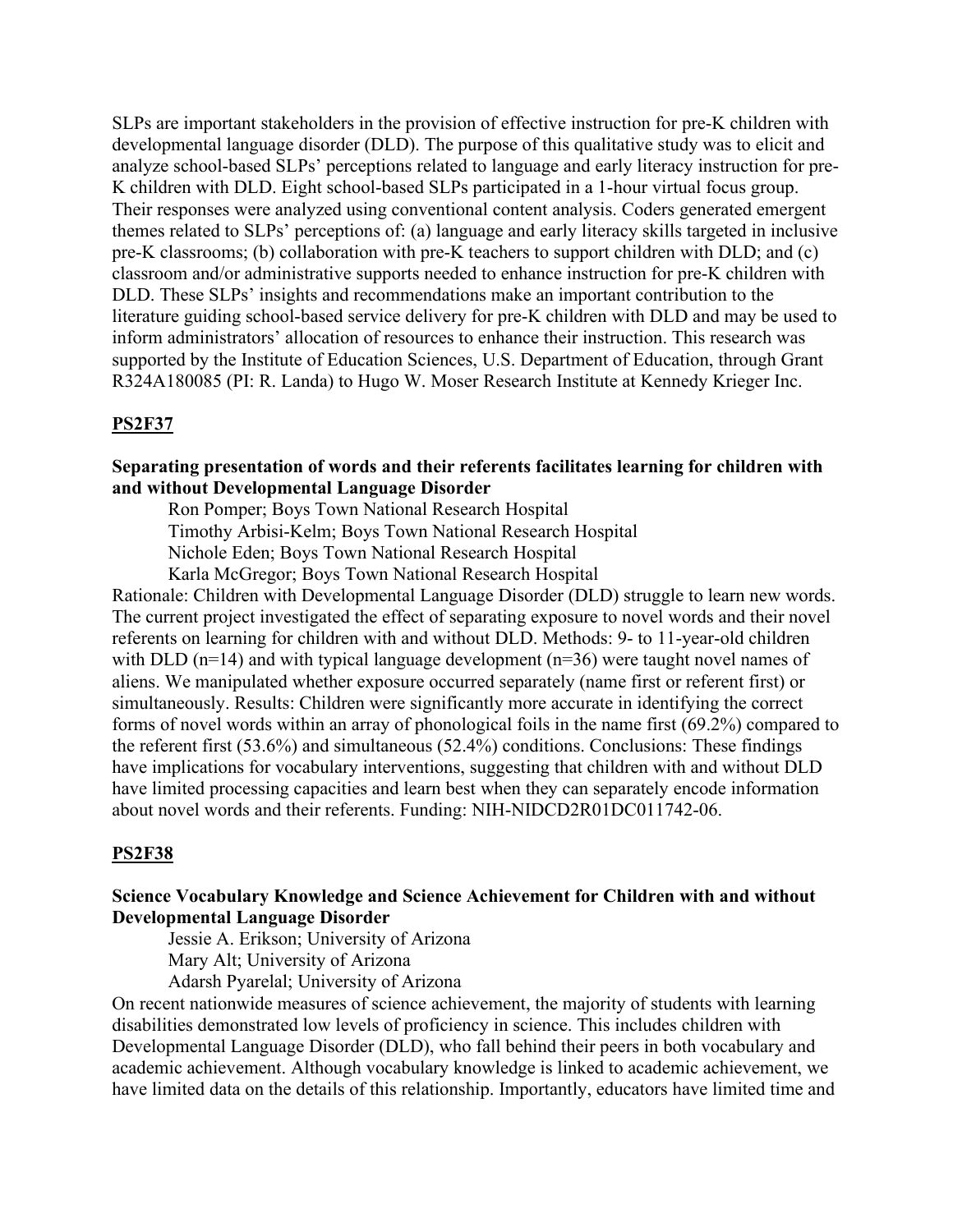are not able to teach everything. This study examines the relationship between science vocabulary breadth, science vocabulary depth, language skills, and performance on a high-stakes standardized science achievement measure, to better understand the role of vocabulary knowledge in academic achievement. Preliminary results indicate that science vocabulary breadth and general language skills predict science achievement; however, science vocabulary depth does not. Although vocabulary depth may still play an important role in science education, these findings suggest that expanding the science vocabulary breadth of students with and without DLD could improve their outcomes on standardized measures of science achievement. This work was supported by a University of Arizona Graduate and Professional Student Council Research and Project (ReaP) grant.

#### **PS2F39**

#### **Electronic Toys Decrease Child Spoken Language**

Jennifer Johnson; Michigan State University

Courtney Venker; Michigan State University

Creating rich, play-based interactions to facilitate spoken language in toddlers and preschoolers with ASD is critical, but there is a need to better understand play contexts that support this goal. The aim of this experimental study was to test the impact of toy type (traditional versus electronic) on the quantity and lexical diversity of spoken language produced by children with ASD and age-matched children with TD  $(2 - 5)$  years old). Participants were 14 children with ASD and 14 children with TD and their parents. Parent-child dyads participated in 10-minute play sessions, one with traditional toys and one with electronic toys. Regardless of diagnostic group, children talked significantly more and produced significantly more unique words during play with traditional toys than play with electronic toys. Traditional toys may provide a more supportive environment for linguistic interactions between parents and their preschool aged children. This work was supported by funding from the National Institute on Deafness and Other Communication Disorders (R21 DC 016102; Venker, PI) and from the Michigan State University Center for Research in Autism, Intellectual, and Neurodevelopmental Disabilities (C-RAIND).

#### **PS2F40**

# **Phonological Complexity in Novel Gesture Learning: Implications for Domain-General Mechanisms of Language Development**

Laiah Factor; The University of Texas at Dallas Grace McBride; Dallas Independent School District Kathryn Kreidler; The University of Texas at Dallas Isabelle Berry; The University of Texas at Dallas Natalia Savkovic; The University of Texas at Dallas Lisa Goffman; The University of Texas at Dallas

Speech and gesture are linked to language, recruiting both the phonological and motor systems. The aim of the present work was to assess the learnability of a set of phonologically and motorically complex gestures in typical children. This work provides a framework for understanding phonological and motor sequence learning deficits in children with developmental language disorder (DLD). Over six sessions, sixteen 4- to 5-year-old children practiced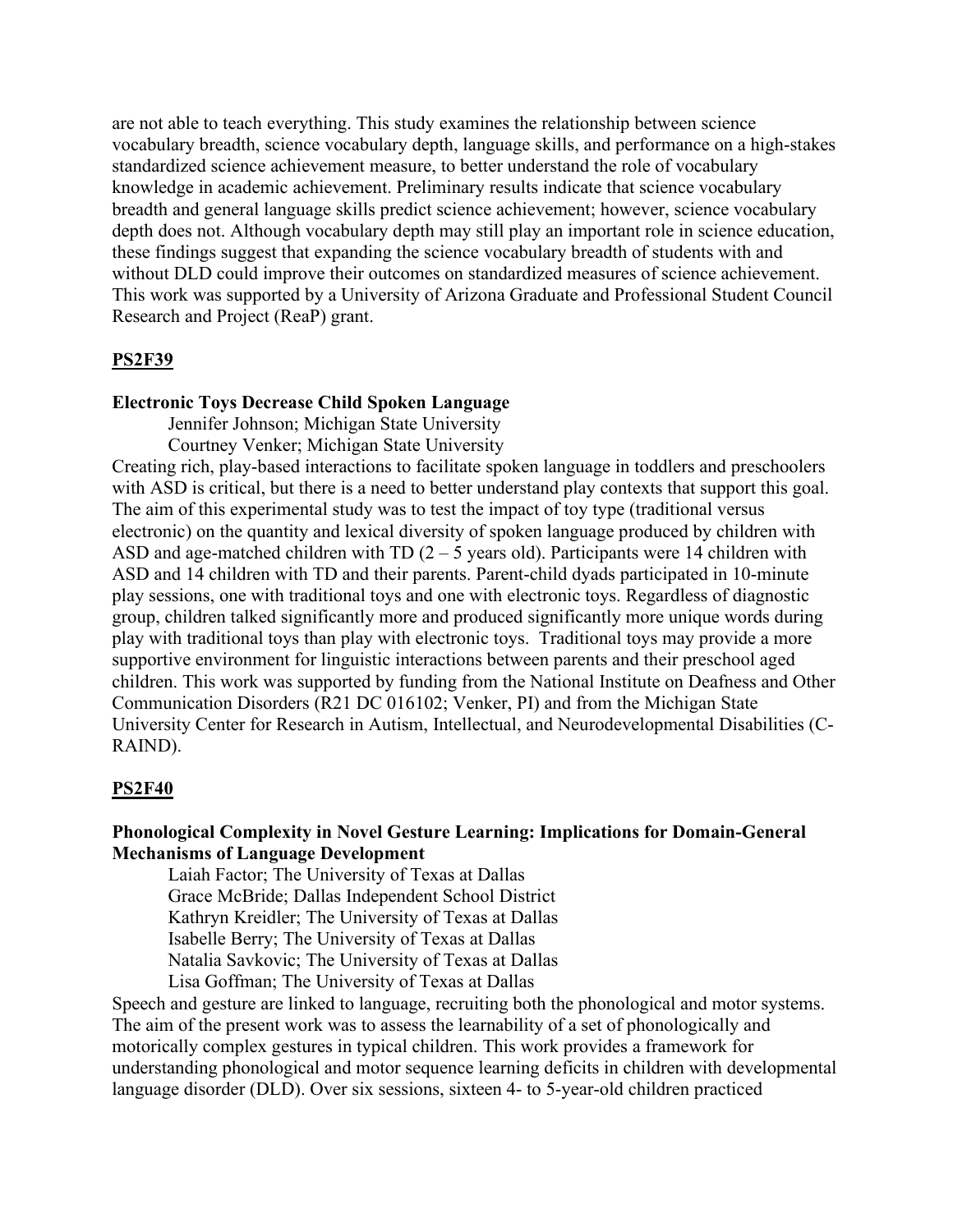producing three novel gestures. For one group of children, the gestures all shared a challenging aspect of production, coordinated oppositional hand movements. The second group of children served as controls, producing gestures that were motorically simple and did not incorporate a systematic pattern. Generalization probes were included in sessions five and six. While oppositional gesture training did not improve phonological accuracy, it induced more accurate acquisition of simple, non-oppositional gestures in the generalization phase. Perseverative errors were observed during training. Children in the oppositional pattern condition reduced perseverative errors during generalization. Findings are consistent with complexity learnability theory with implications for typical learners and those with DLD. Funding: NIH R01DC016813

### **PS2F41**

### **Person reference via pronouns or verbs has different effects on false belief performance: longitudinal study from Czech toddlers**

Anna Chromá; Faculty of Arts, Charles University

Filip Smolík; Institute of Psychology, Czech Academy of Sciences

Personal and possessive pronouns are closed-class elements related to grammatical as well as social development (e.g. Loveland, 1984; Lewis & Ramsey, 2004). The referents of pronouns depend on the context, and especially the first and second person may be confusing in this respect, unless children have a good understanding of people's communicative intentions. We examined whether the mastery of personal pronouns and person-inflected verb forms predicted the success in false belief tasks, which are viewed as milestones in social-cognitive development. Sixty-one Czech children participated in a two-wave (29 and 43 months) study that examined elicited and spontaneous production of pronouns and verb inflections, as well as a FB task (unexpected transfer). Regression analyses revealed a number of significant unique effects of person reference at 29 months on the FB score at 43 months, above and beyond the effects of general language skills. Both the elicited and spontaneous pronoun data show effects of secondperson mastery, while the spontaneous verb-person also first-person. Overall, pronouns and person-inflected verbs in 2-year-olds are related to subsequent development of social cognition.

#### **PS2F42**

#### **Peer Friendship Networks of Children at risk for Developmental Language Disorder**

Jason Chow; University of Maryland at College Park

Kristen Granger; Virginia Commonwealth University

Michael Broda; Virginia Commonwealth University

The purpose of this study was to determine the extent that language skills and risk for developmental language disorder contribute to kindergarten children's classroom-based friendship networks. We assessed language skills and collected friendship data via individual interviews of 419 children from 21 kindergarten classrooms. Using social network analysis, we found that language skills were significantly associated with friendship centrality and reciprocity after controlling for classroom and child-level factors. Children classified as at risk for developmental language disorder were significantly less central to friendship networks, and the odds of a reciprocal friendship tie were more than 50 percent lower compared to children who were not classified as at risk. Of children at risk, girls were significantly more central than boys.